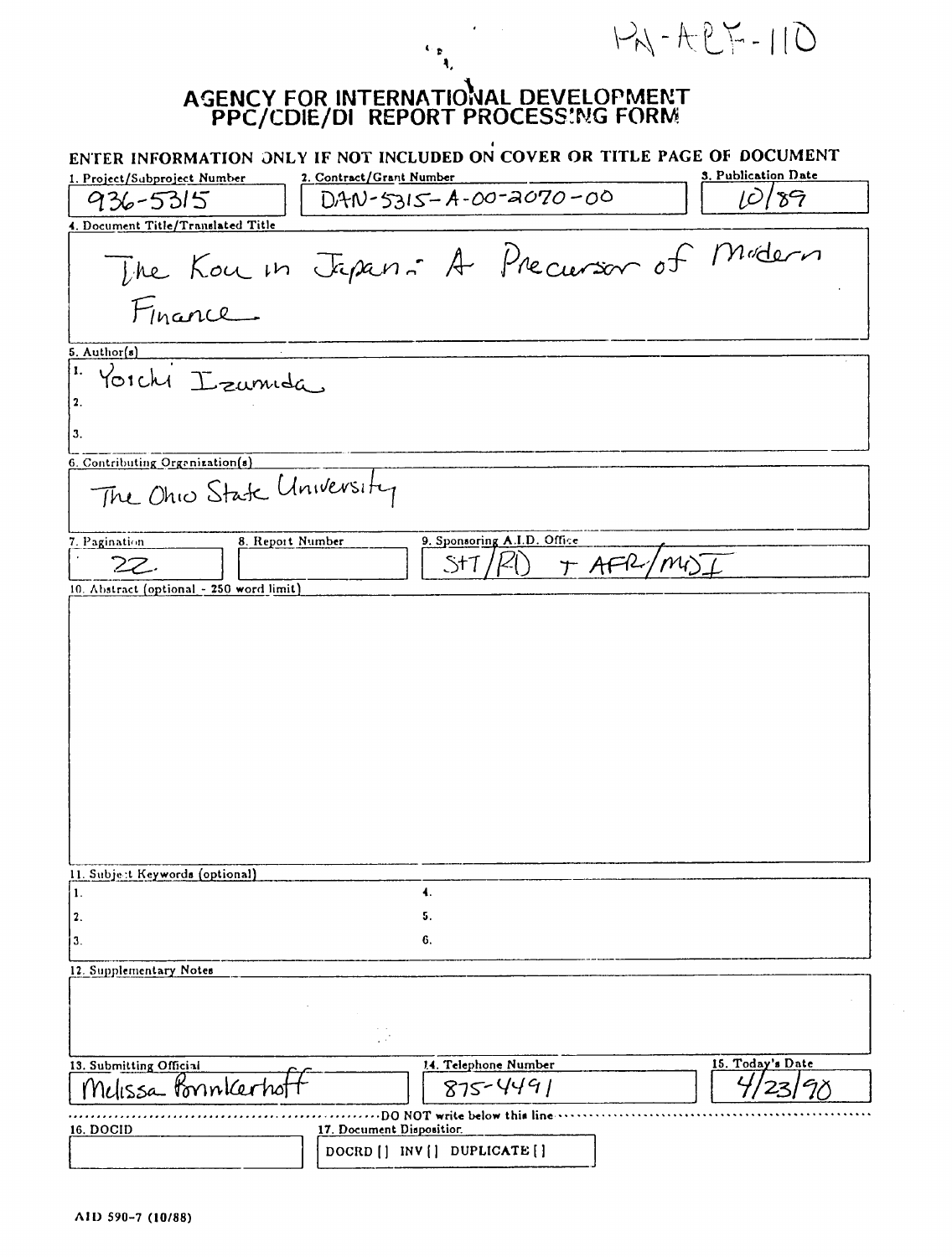$PM - AB \times -1/O$ <br>  $1sh$  44107<br> **Paper No. 3** 

# **SEMINAR ON INFORMAL FINANCIAL MARKETS IN DEVELOPMENT**

## THE **KOU IN JAPAN: A** PRECURSOR OF MODERN **FINANCE**

Yoichi Izumida Department of Agricultural Economics University of Utsunomiya Japan

Sponsored **by** 

The Ohio State University

The Agency for International Development

The World Bank

October, 18-20, 1989, Washington, D.C.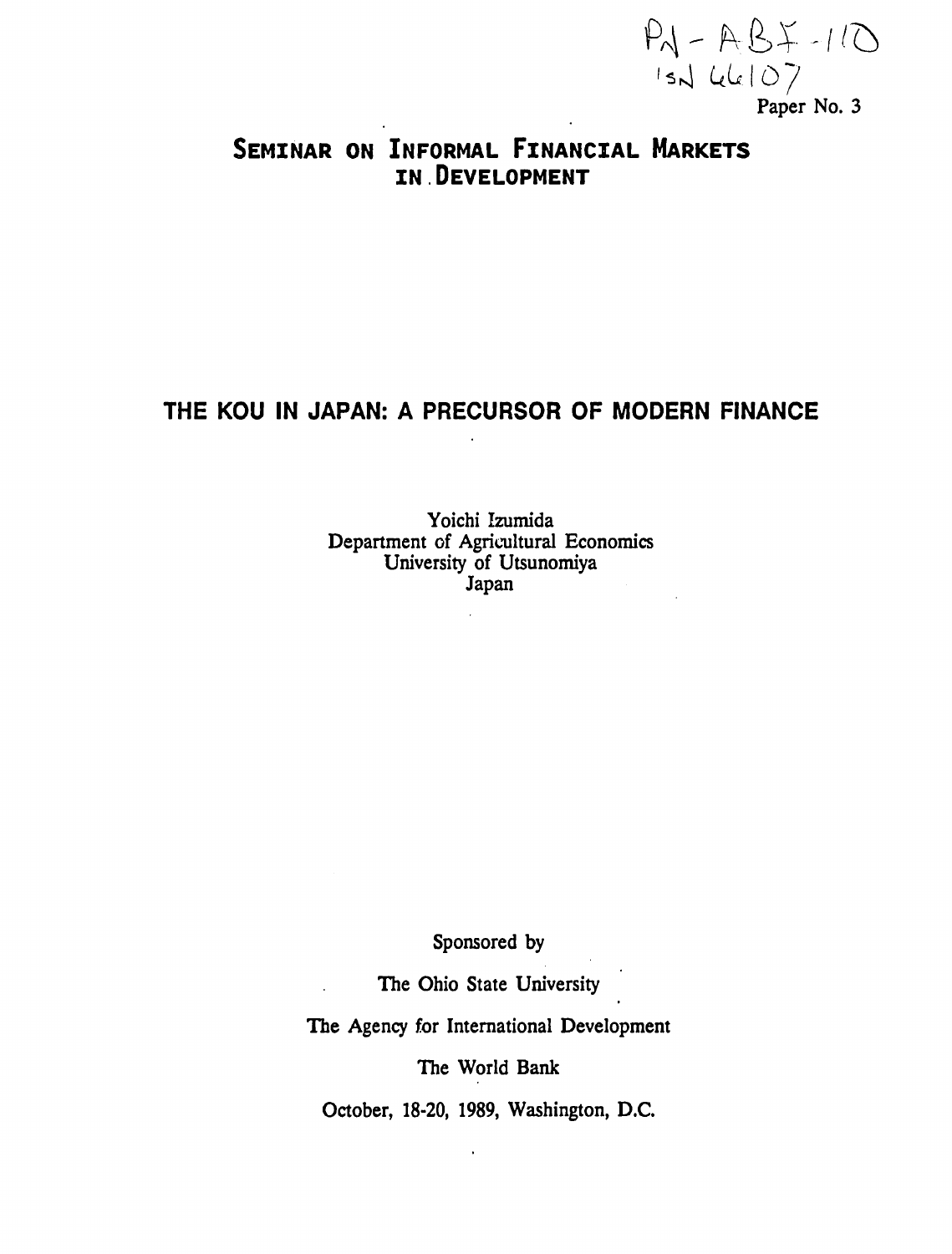## **ABSTRACT**

Various types of informal savings and credit associations have a long history in Japan, the main types being called <u>kou</u> or mujin. Author argues that the kou and mujin had a strong influence on current day credit cooperatives and mujin-companies in the country. Concludes that more attention should be given to informal finance **by**  policy makers who want to provide more formal financial services for common people.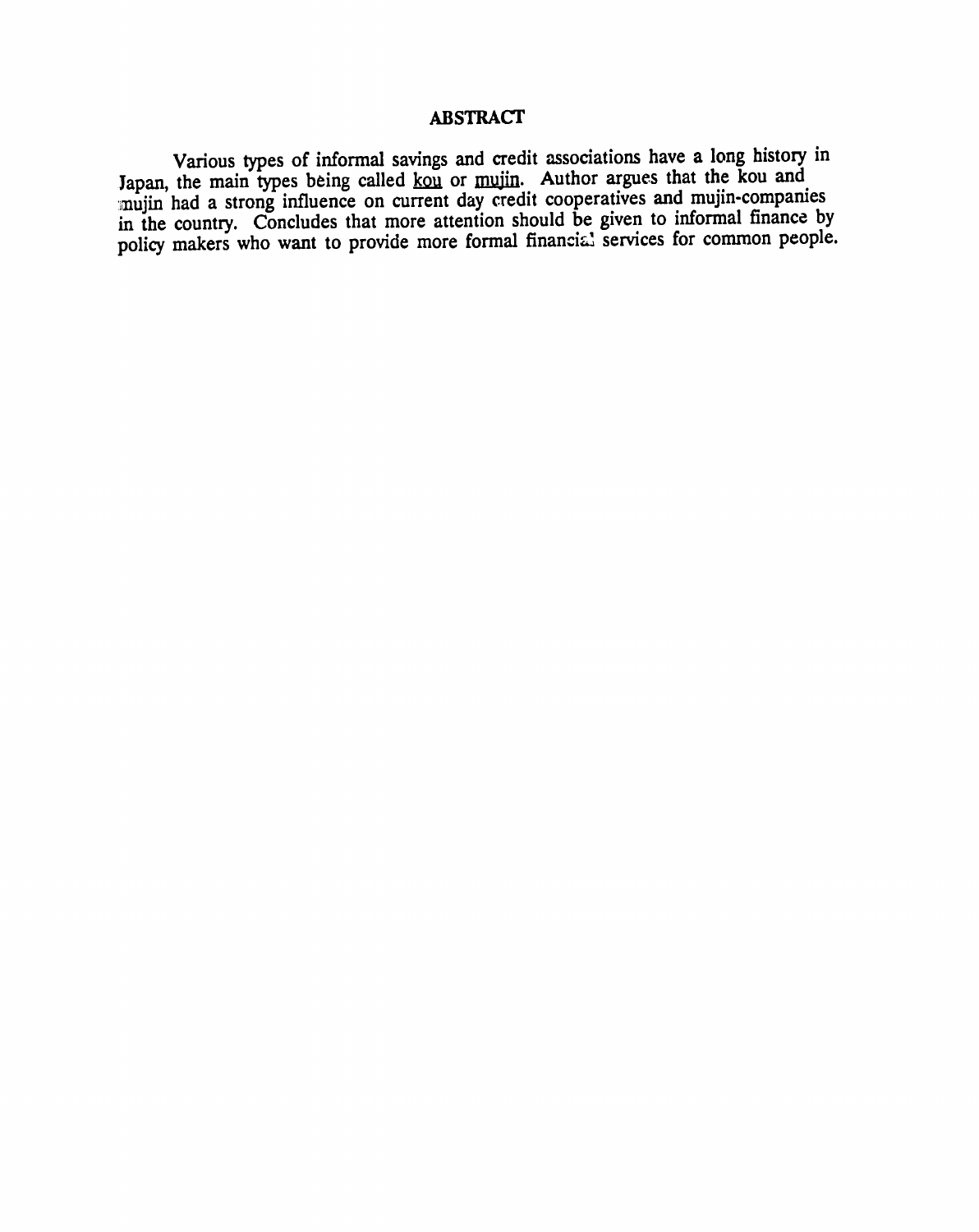## **THE KOU IN JAPAN: A PRECURSOR OF MODERN FINANCE**

#### **by**

## Yoichi Izumida

Much of the recent literature on rotating savings and credit associations (ROSCAs) and on other informal savings and credit groups has concentrated on low income nations, and, as a result, it is increasingly acknowledged that savings and loan groups are a common form of financial intermediation in these countries (Bouman). It is less well recognized, however, that these types of informal groups also played an important role earlier in some nations such as Japan that now have modem financial systems.

These groups in Japan are called kow and they were a very popular form of financial intermediation, especially in rural areas, until the middle part of the 1900s. Kous were deeply rooted in Japanese society and the kou spirit is still alive in many places even though kous are now rare. Japan's experience with kous may provide interesting lessons for low income countries that are currently struggling to modernize their financial systems, the most important lesson being that long and accumulated activities of informal savings and loan groups can provide a foundation for modem financial development.

The objectives of this paper are to describe briefly the development of kous in Japan and to discuss their influences on modem financial institutions-especially the rural credit associations' and the urban mujin companies.

### Origin of The Term 'Kou'

Kou is a simplified name for ROSCAs and group savings and loan associations in Japan. Sometimes the more comprehensive terms of tanomoshi-kou and mujin-kou (or simply mujin) have been used to describe group savings and credit associations. Presently, the meanings of tanomoshi-kou and mujin are almost the same with only slight differences. Tanomoshi-kou connotes mutual-help or helping the poor, while mujin-kou suggests money-making or finance. In rural areas the term tanomoshi-kou has been more frequently used, while in urban areas the term mujin is more common.

The original meaning of the word **tanomoshi** was to ask for something, while the early meaning of kou was to discuss, exchange opinions, and have a meeting or association for clarify truth. The origin of the term kou appears to have come from

<sup>&#</sup>x27;Credit associations were actually predecessor of present agricultural cooperatives in Japan, although other types of cooperative such as merchant associations and urban credit associations have the same roots. But, the credit associations in rural areas made up the majority of these associations.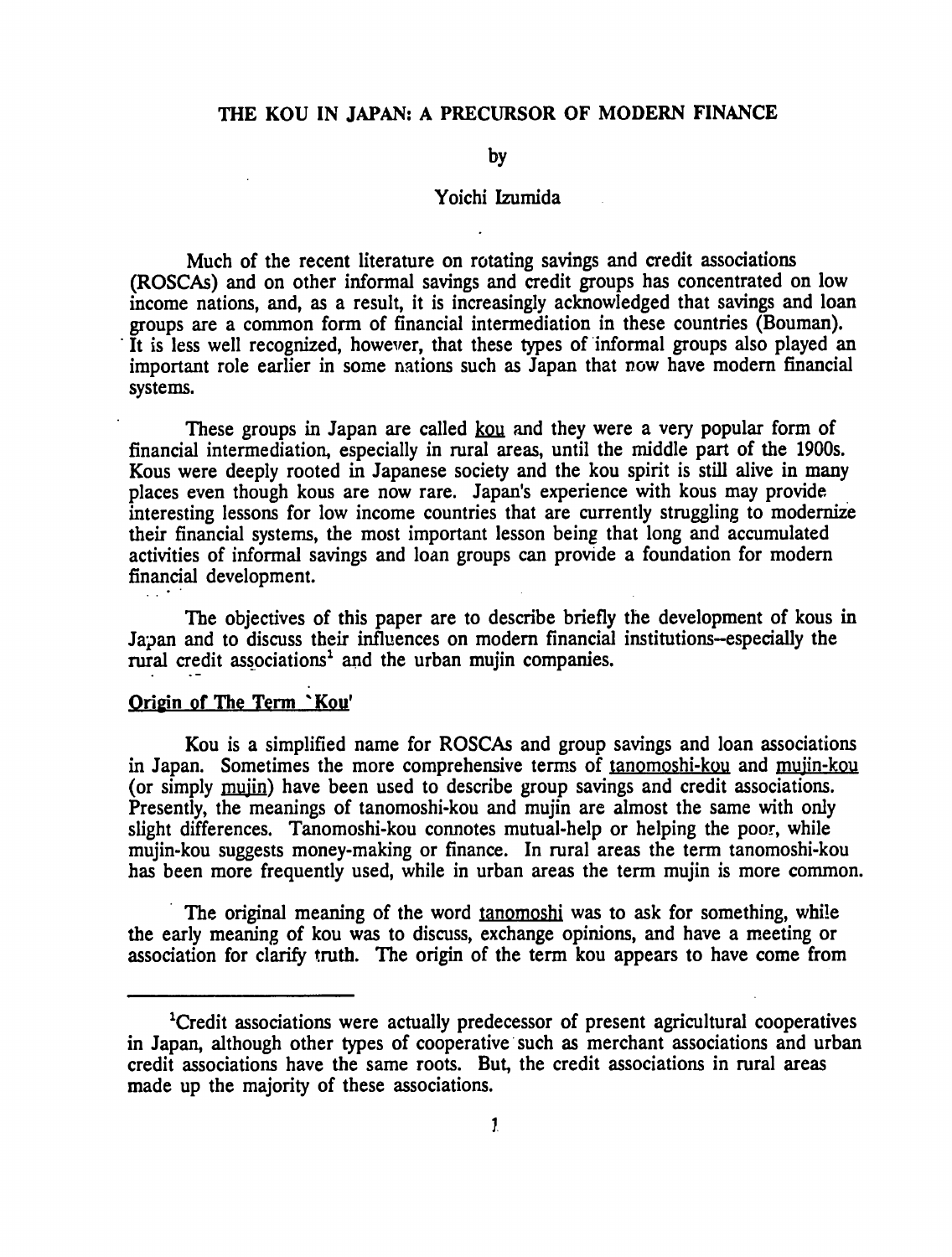associations of monks who assembled to discuss the doctrine of Buddhism. The term mujin also has Buddhist roots.

In Buddhist literature the term mujin means the absolute, unlimited, and inexhaustible world. In ancient India one faction of Buddhism concluded it was not reasonable to waste temple offerings and that these offering should be used for some worthwhile purpose including supporting temples a.'d lending to individuals in need. This was termed mujin-in-goods and this practice extended into Japan. Over time, mujin came to be known in Japan as a lending institution of goods or funds and gradually securities such as mortgages and other guarantees were required on some types of mujin loans on which interest was charged (Zenkoku Sougo Ginkou Kyoukai, 1971)

From the Meiji period to just before World War 11 (1868-1940), kous and other forms of informal finance were very important sources of financial services for ordinary people, for farmers, and for small business.

#### Development **of** Kou in Japain

The oldest document referring to Kou in Japan is dated **1275 A.D.** Some researchers feel that the Kou system was introduced to the country in the 12th or 13th'Century at the latest. During this period pawnshops, called **muiin-sen** (mujin money), were also common. It is surprising how little the basic structure of kou changed from the 12th Century to modern times. An example of a kou contract written in 1345 A.D. describes this basic structure (Nippon Sogo Ginkou, 1967. p.21) Six points are werth noting in this contract:

- 1. Members made a written contract at the first meeting and agreed to abide by the rules of the Kou.
- 2. Members had the duty to pay a certain amount of money at each meeting, except at the meeting when they received the fund. If a member who had not received a fund did not fulfill all of the obligations of being a kou member, he or she lost the right to draw a fund. Members who had received funds, and later defaulted on their obligations, suffered compulsory exclusion from the group and also were punished in other ways.
- 3. Rotation of the fund was determined by lot.
- 4. Members who had received a fund had no right to participate in further drawings, but mus, meet their payment obligations. To guarantee that they continued to pay into the fund members were sometimes requred to offer two cosigners who were members of the association.
- 5. Members met two or three times a year.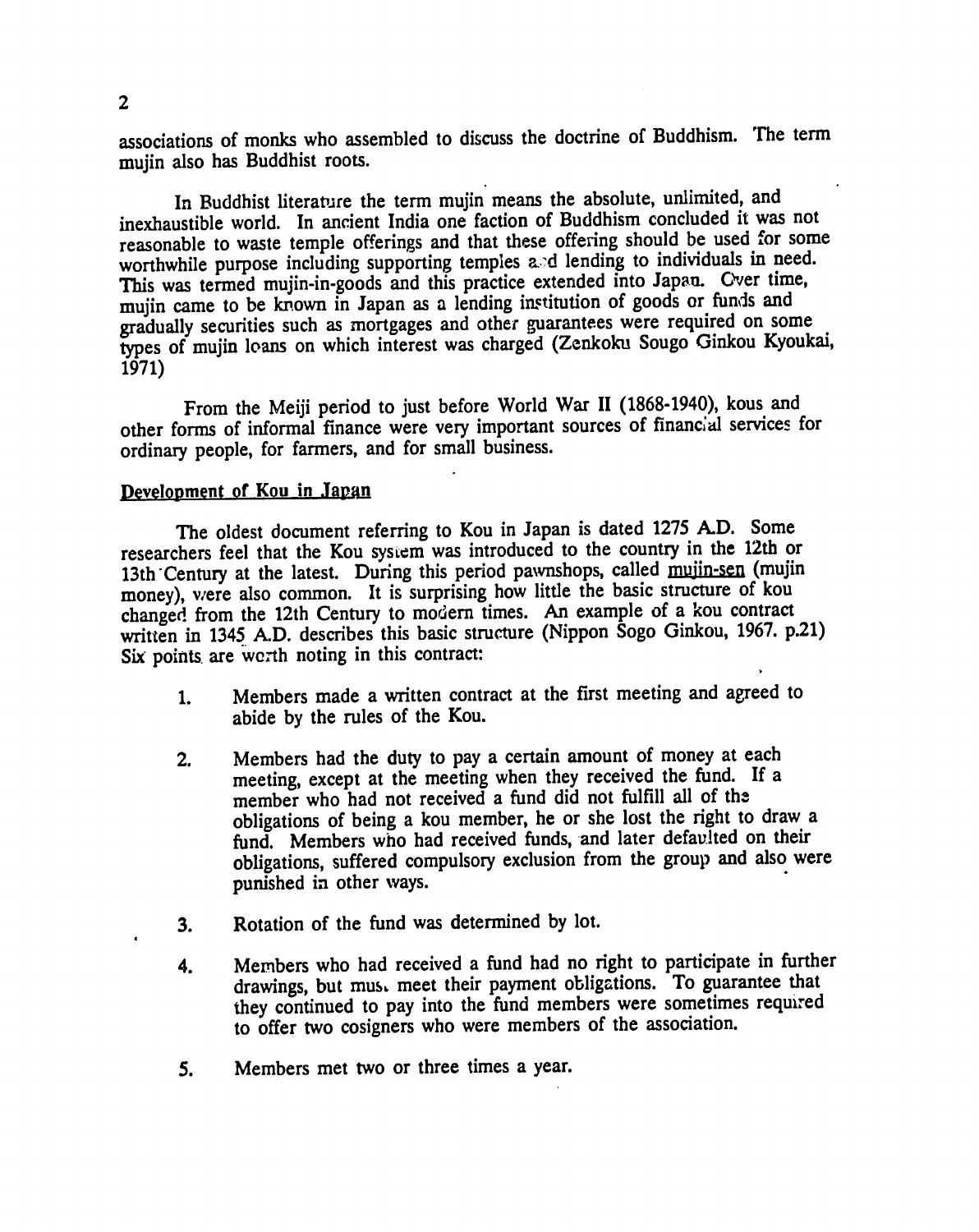**6.** After all members had received a fund, the Kou might be disbanded.

These ancient rules are similar to kou rules found in modern times, with some important evolutionary changes. **By** the 14th or 15th Century the fund rotations in some kous were determined by bidding rather than by simple drawing of lots, and Kaus including property mortgages had appeared.

In the Edo Period **(1603-1867)** kous were reported to be common in both rural and urban areas throughout the country. Some farmers were reported to use kou funds for operating expenses or for investment capital. While aggregate measures of the total volume of funds moving through kous are not reported, some authors mention that the value of funds in kous amounted to thousands of units of gold. Especially in kous operated **by** merchants, the total value of the fund and the frequency of meetings increased during the Edo Period. The number of **oya-nashi**kou--kou were set up not to help particular individuals--also was reported to have increased in the cities.

In Samurai (warriors) society, kou was also popular and some feudal clans tried to utilize a form of kou as a fiscal instrument to fund public finance. *Marious new* forms of the kou were also invented during *the* Edo Period. These forms included arrangements whereby the fund as well as share payments were varied in amounts. Also, it is worth noting that in this period new methods of transferring rights in kou, buying and selling shares in kou, and kou mortgages were established. These financial innovations laid the foundations for the later formation of mujin-companies in urban areas (discussed later).

Still another innovation was the formation of gambling kous called torinokimujin in which members did not pay further into the mujin after winning a fund. These appeared in many urban areas, especially in conjunction with temples. Later lotteries in the country were based on these gambling kous.<sup>2</sup>

To illustrate the system of  $Kou_i$  in the Edo period, a typical example from a village near Osaka is described in Table **1.** This Kou was instituted to help a farmer named Oya (parent), who had a pressing need for a relatively large sum of money. The kou involved a total of **11** members who had one meeting per year, with Mr Oya getting the first fund. After the first meeting the rotation of the fund was determined **by** bidding. Two interesting points stand out in this case. First, the original purpose for Mr Oya organizing the Kou was mutual help, but after the first meeting the kou took on the functions of intermediating between those who wanted to receive the fund early-borrowers-and individuals who received the fund late-depositors.

Second, as the last column of Table **1** shows, the ratio of total-payments-made to the kou to-funds-received ranged from 1.54 to 0.47. It can also be seen in the

<sup>&</sup>lt;sup>2</sup>Gambling activities brought social problem on many money-losing people, so Japan's feudalistic government prohibited them for a time.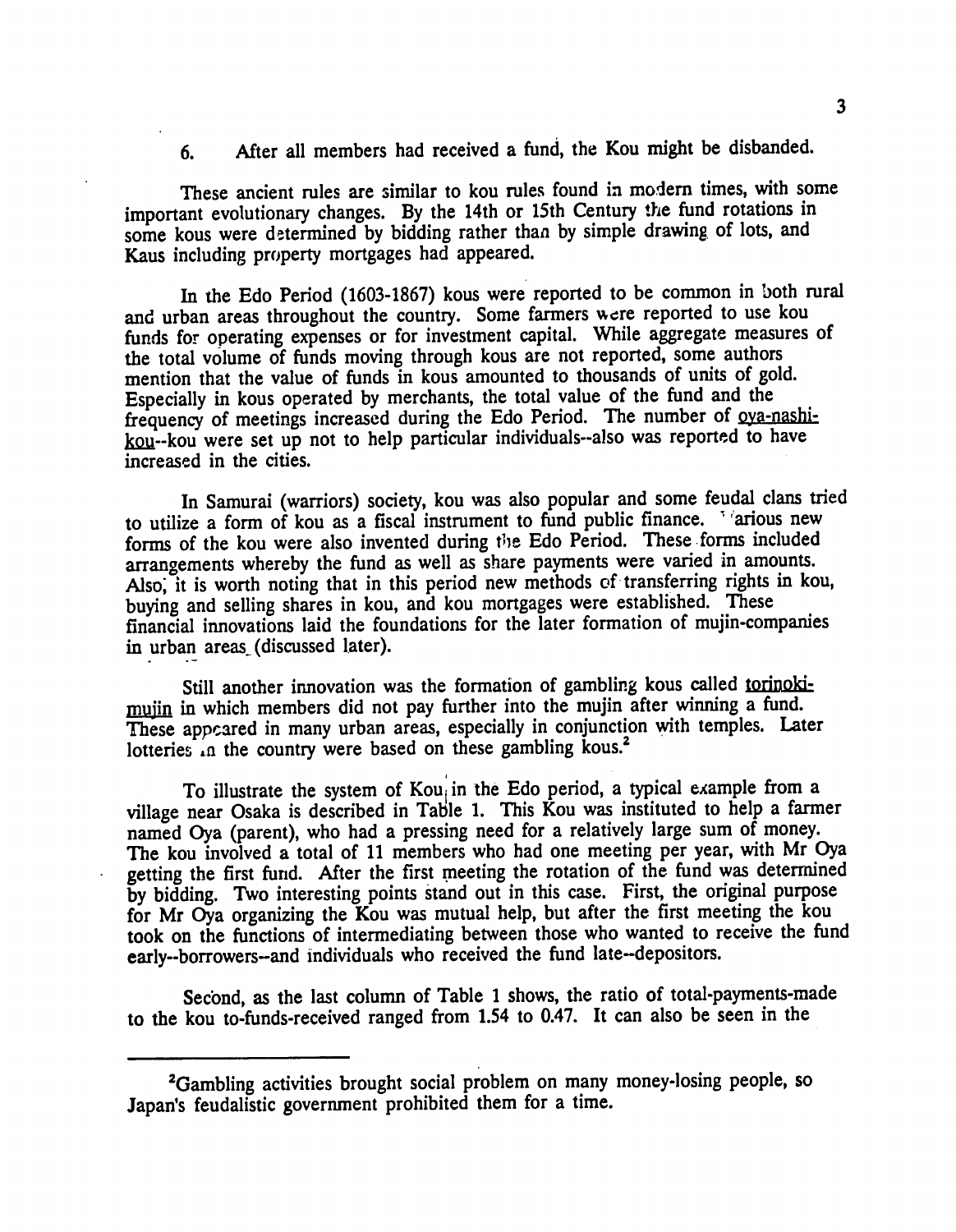Table that the effective interest rates paid **by** the second and third receiver of the fund--who needed funds urgently--were fairly high. On the other hand, the members who received the fund in the 8th through 11th position--individuals who were effectively depositors in the kou-received relatively high interest rates on their savings. This particular Kou served two functions: mutual help for Mr Oya and financial intermediation for the other **10** members.

#### Kou in the 20th Centur

During the Meiji Period some western type financial institutions were introduced but informal finance continued to provide the bulk of the financial services in the country. According to Asakura **(1961),** the total amount of disbursements from pawnshops alone exceeded those of banks in around **1880.** Reports from various branches of the Central Bank of Japan described the state of Kou around **1910** as follows: In Kyoto Prefecture, there were **985** registered Kou and the number of members was as large as 149 thousand. In Fukushima Prefe.ture it was reported there were about 4,000 Kou, and in Hiroshima **22,376** Kou with **3,907** thousand yen in kou funds.

Several years later a survey provided nationwide statistic on kou and the mujin **(1915).** Although this survey was not comprehensive it did strongly suggest that kous and mujin were quite important in most parts of the country.

Further information on the importance of the kou was provided **by** a survey of tanomoshi-kou. published in **1935.** This survey was done **by** the Ministry of Agriculture through asking city, town, and village offices to report on tanomoshi-kou activity in their units. About **83** percent of these administrative offices reported the 1934's situation of tanomoshi-kou. From this survey, some interesting features of kou are shown in Table 2. As can be noted, there was at least one kou operating in almost **75** percent of the cities, towns, or villages. On the average there were about 40 kou in each unit with an average share value per individual subscription of 20 yen.

Another important point that can be noted in Table 2 is that the proportion of kous designed to help someone (called the parent) was higher in towns and villages than in cities, which suggests that kous for mutual help were quite important in rural areas. It can also be noted that the durations of kous were quite diversified, but judging from the fact that the proportion of kous with duration of more than one year was dominant showed kous were involved in fairly long-term finance. The fact that **90** percent of the kous were money-kou and only **10** percent involved goods showed the relatively high degree of monetization in Japan at the time, even in rural areas.

From this survey the Ministry of Agriculture estimated that there were about **350** thousand kous in the country, and that about 4.7 to **5** million people were members. Since this survey was done during the Great Depression and during a time of intense stress in the formal financial system, it may somewhat overstate the importance of informal finance in more normal times. Still, the numbers show<br>widespread involvement by the Japanese in the kou. According to a Survey on widespread involvement by the Japanese in the kou.

4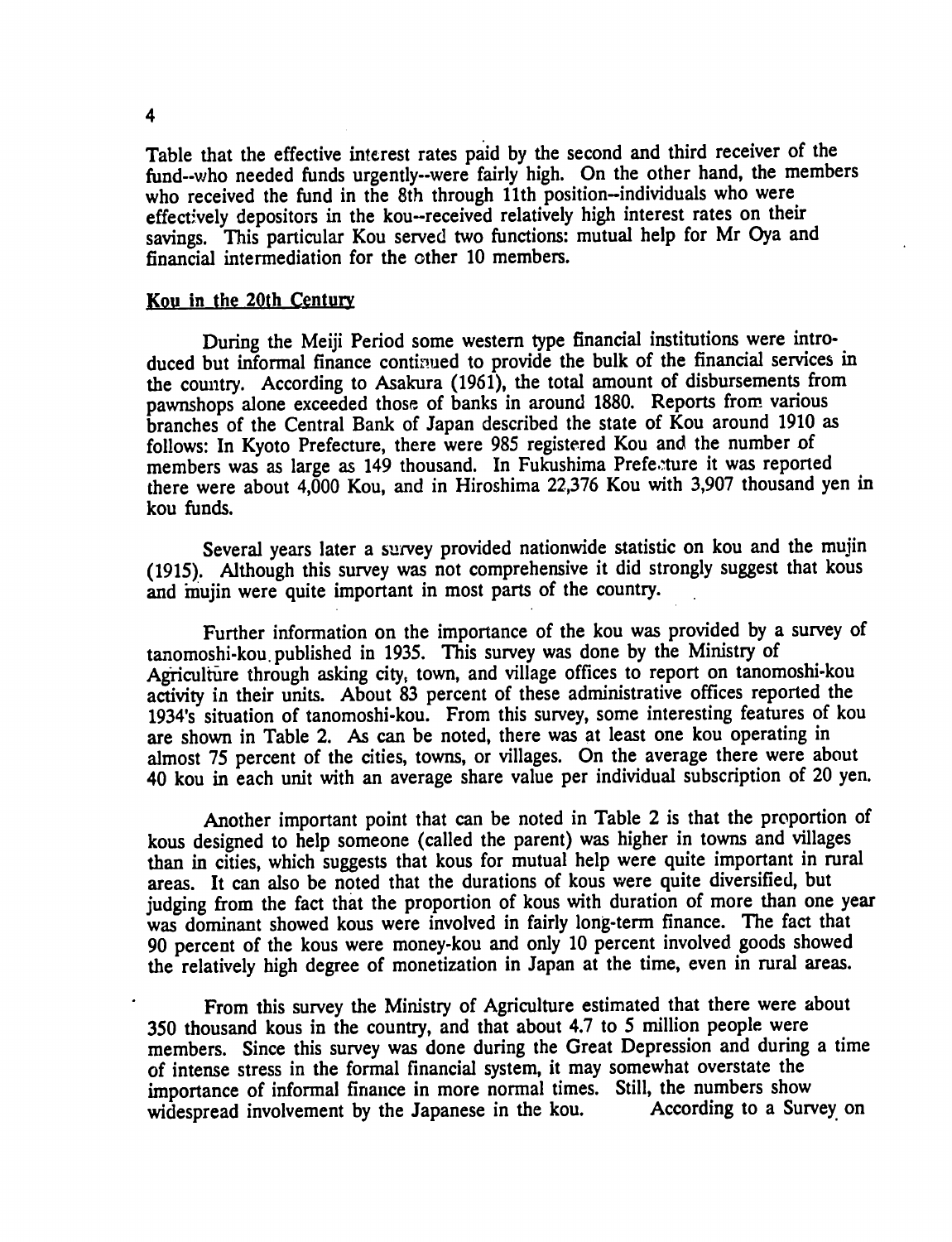Farm Household Indebtedness done **by** the Ministry of Finance, the share of Kous in total farm household debts was about **8** percent in **1912** (Table **3).** Later surveys **by**  the Ministry of Agriculture showed the shares of kou in farm debt growing to 17 and **18** percent in **1935** and 1942, respectively.

Three other important kou features are shown in Tables **3** and 4. Table **3**  shows the distributions of amount of debt and number of borrowers **by** sources, whereas Table **5** shows distribution **by** interest rate in **1912.** First, the amount of debt from institutional sources for the average borrower was higher than from noninstitutional sources. The average amount of debt from kous and other similar associations was only about **60** yen, which was about one-fourth of debt from formal sources. This shows that kous were handling relatively small loans and deposits.

Second, generally speaking, interest rates on kou loans were less than those charged **by** other informal lenders (money lenders, pawnshops and merchants), but higher than those of formal lenders. Third, unlike most formal lenders kous and other similar informal institutions in rural areas did not make use of mortgages in their lending. Instead the kou relied on mutual trust and informal sanctions to insure loan repayment.

No aggregate information is available on the uses that were made of loans **from"**kou, but some indication of the use of funds can be drawn from the names applied to various kou (Table **5).** Since almost every Kou has a name, such as horsekou, savings-kou, etc., the name of the fund gives some hints about the motivations for people to participate. As can be seen in Table *5,* kous were organized for a diversity of purposes, including most aspect of village life. Kous are formed not only for economic purpose, but also for recreation, religious, and social purposes. As Geertz described, and as has been found in other countries, the kou is more than a simple economic institution. "It is a mechanism for strengthening the over-all solidarity of the village." (Geertz, **p.25 1).** 

Because of fungibility, it is always difficult to determine the precise use made of loans even when borrowers explicitly state their reasons for borrowing. Still, as is shown in Tables 2 and **5,** it is likely that kous have provided funds mainly for longterm purposes and have had less to do with short-term financing or operating expenses. There may be several reasons for this. Originally kous were based on small geographic areas with most of the members living in the same village. As a result, their short-term and seasonal needs for funds were often similar. Thus, it is not possible for kous to adjudicate short-term demand and supply **cf** funds in a small area. Also, institutional short-term loans were supplied in many regions **by** Industrial Associations, which were established in **1900.** These loans, however, were mainly used **by** large farmers or landlords. In addition, it was possible for kous in Japan to have a long duration or cycle because there was relatively little inflation in the country from the Meiji Restoration to the late 1930s.

In the last several decades most kous in rural areas have disappeared. Prior to **1963** several farm surveys still showed some activities of kous in Okinawa, and in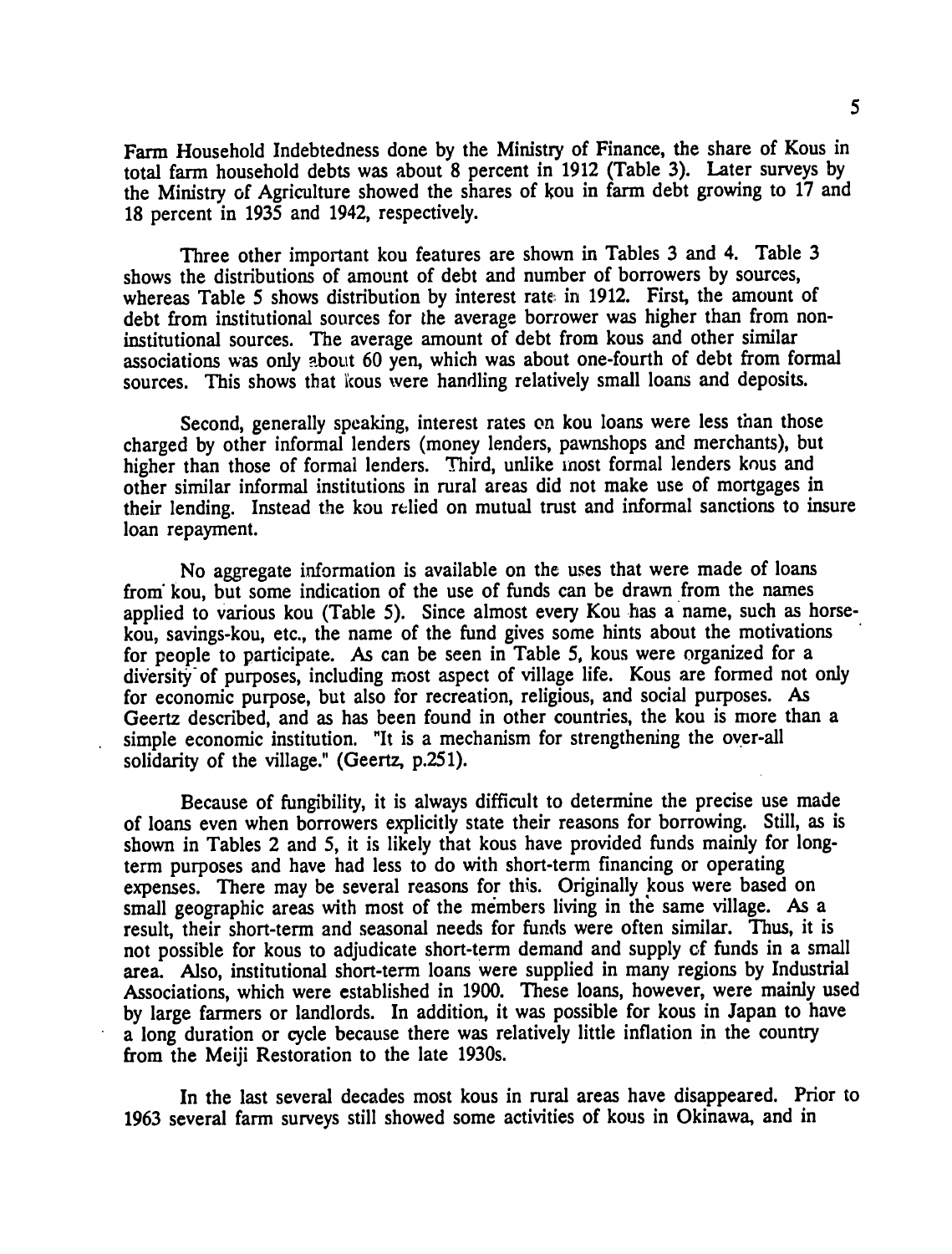mountainous villages of Nagano, Yamanashi, and Gifu. The importance of the kou diminshed so much that the Japanese Farm Household Economy Surveys conducted after **1963** did not attempt to collect information on the kou.

#### Strenpths and Weaknesses **of** Kous

Before discussing how kous relate to the development of modem financial institutions, it is useful to briefly summarize the strengths and weaknesses of the kou.

Around the turn of this Century some researchers and policy makers became concerned about the contribution of kous to development and how they related to modern financial arrangements then beginning to expand. Many researchers reexamined roles and problems of existing financial institutions and Government tried to grasp the real situation of finance **by** conducting various surveys. This stimulated a number of publications during this period on the mujin or tanomoshi-Kou that evaluated the reasons for their existence, their roles, and their strengths and weaknesses. A summary of the main arguments made for and against the kou in these publications is presented in Table 6. Three particularly important strengths of kou are cited in the Table: easy access for farmers, savings promotion, and relatively low interest rates.

**Easy access for farmers came from the size (small) and location of kous (close** to members). Also, members knew each other through tight social relationships and this made kous reliable and secure. These factors resulted in very low transaction costs for members and few loan defaults. Members generally made every possible efforts to pay their subscriptions and some even went so far as to flee into the night if they were not able to meet their kou obligations. For people in rural area in these days it was virtually unthinkable to default intentionally.

As for promoting savings, it is clear that kous facilitated savings behavior. Further, the kou system was important in educating people to save by linking savings and borrowing. Many members participated in the kou and saved in order to have the opportunity to borrow sometime in the future should the need arise. Through this process, members learned the important lesson that deposits and loans are closely linked.

As was seen in Table 4, interest rates in kou were generally higher than those charged by institutional lender, but less than those charged by many other sources of informal loans. This relatively low rate of interest was supplemented by the low transaction costs borrowers and depositors incurred through membership in the kou. Interestingly, some Kous had rules that set interest rate ceilings or set maximum values on bids for the fund. These ceiling resulted from a feeling that extremely high interest rates would be destructive of group solidarity and that interest rates should be controlled by the community.

While kous have some obvious strengths, they also have obvious weaknesses. Their first weakness is size. Because of the small number of individuals involved and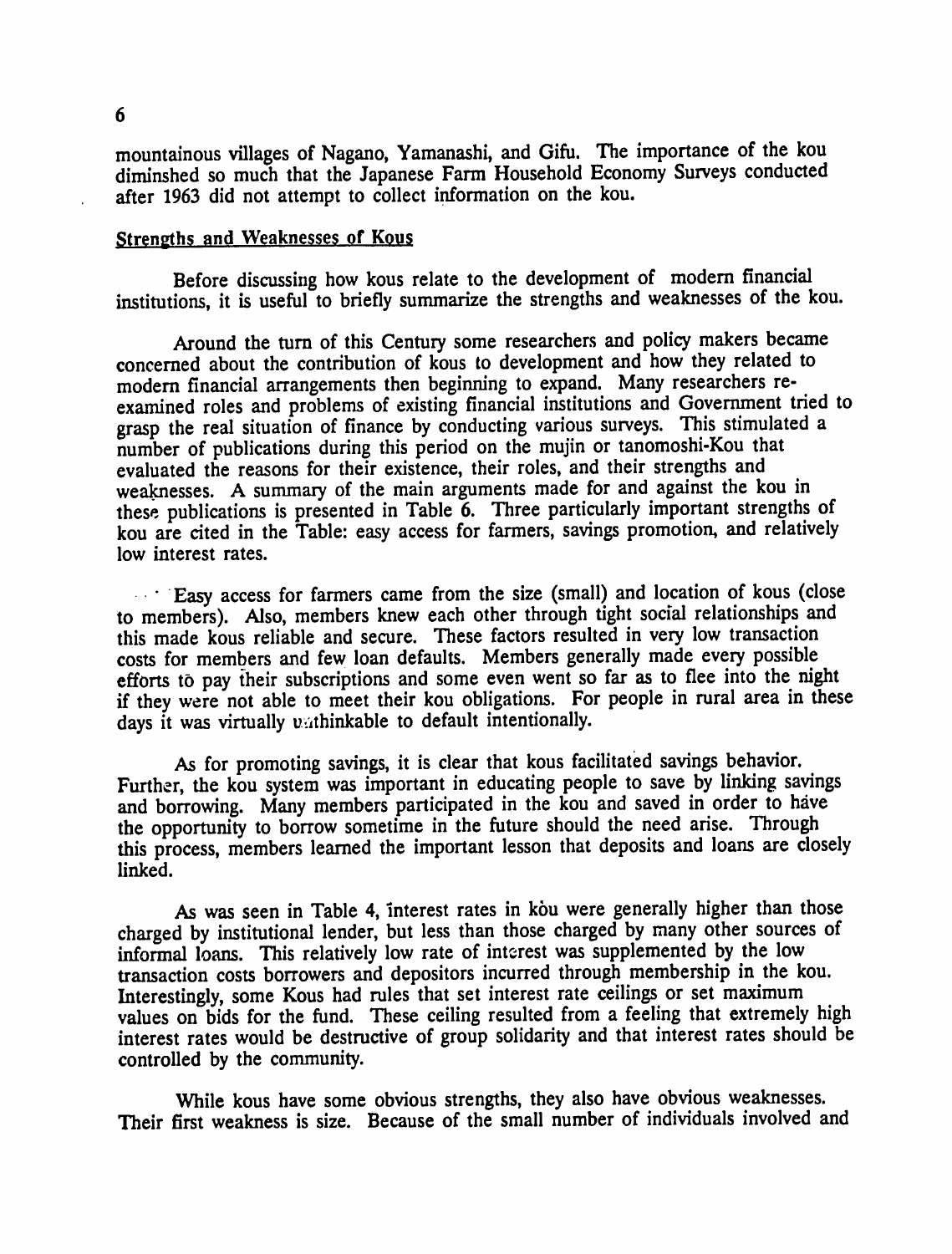the limited geographic area that a kou covers, each kou can plan only a very limited role in reallocating resources among surplus and deficit units in a society. Because of their size, kou cannot help in allocating resources more efficiently among villages or regions; only a formal financial system has this capability. Also, because of their small size, it is difficult for kous to provide the high degree of liquidity that many individuals desire for their savings. Finally, many people desire to keep most of their personal financial transactions private which is not possible in the kou. While kous certainly have some major advantages in early stages of development, the advantage shifts to formal forms of finance as an economy expands.

#### Formation **of** Muiin Companies

While the history of the kou is interesting to study, it is perhaps more important to understand how kous contributed to Japan's current financial system. **I**  divide this contribution into urban and rural segments. In rural area kous facilitated the development of the **highly** successful farmers cooperatives that handle both deposits and loans for farmers (further discussed later). In urban areas the contribution occurred more directly in the form of mujin-companies which have evolved into modern financial institutions.

The mujin-companies currently found in Japan are direct decedents of earlier urbah kou. They have provided financial services for small business under the name of **Sogo Ginko** (Mujin of Mutual Loans and Savings Banks), after the enactment of the Sogo Ginko Law in **1951.** Some of these companies have been converted into regular banks.3 According to the Survey on Mujin in **1915,** the first mujin-company was established in Tokyo in **1901** with capital of **10** thousand yen. **By** 1912 this company had grown to **27** branches with capital of a million yen. Stimulated **by** the success of this company, many similar institutions were rapidly formed with the number growing to 1,151 by 1913.<sup>4</sup> Initially, mujin-companies appear to have grown out of arrangements where an individual was managing, on a commission basis, several mujin at one time. For obvious reasons, this tended to occur mostly in urban areas where it was possible to organize a number of kou in a relatively small area. One publication during the Edo period describes the selling and buying of kou accounts **by** these commission agents and also mentions one man who had 220 kou individual accounts of kous. Various reports suggest that mujin kou generally had more members than kou based solely in a single village. It appears that few of these mujin-companies were organized for the purpose of mutual help which was based on social relationships in villages, and, instead, these larger aggregations of kous into mujin-companies represented a transformation of kous into largely **.1** financial institution. In the process of transformation, the biggest problem was how to

<sup>3</sup>At the end of **1985,** the number of this kind of banks was **69,** with 4,279 branches.

<sup>&#</sup>x27;According to the survey on mujin, one mujin-company had **17** rotating associations, with **800-900** total accounts.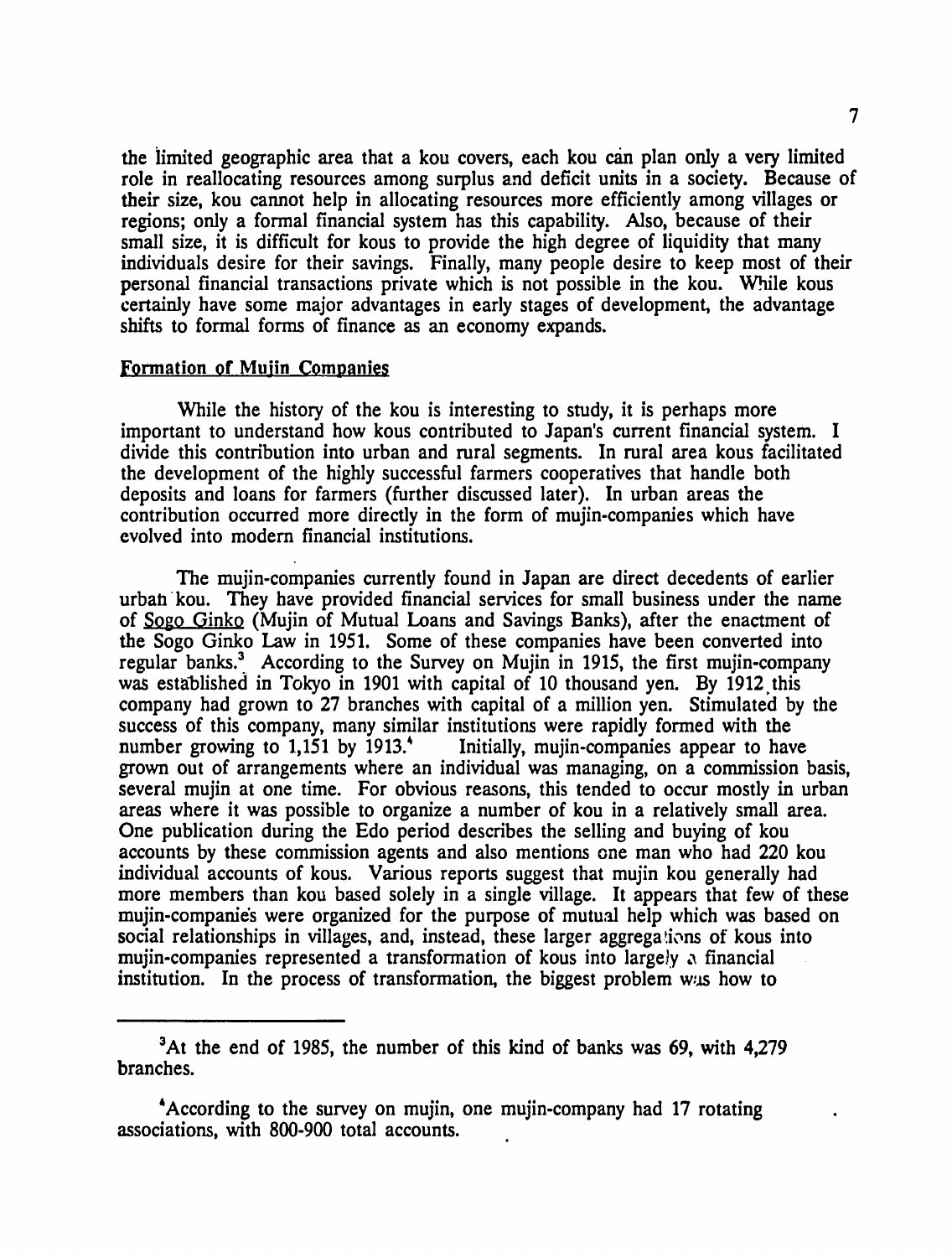determine creditworthiness of members and to 'establish some measure of mutual trust in the groups. **Mori (1982)** pointed out that initially, at least some finance-oriented kous had at least on member who was a rich merchant or landlord. Participation of wealthy and important persons was regarded as a way to enhance the creditability of the association. Also it should be noted that merchants and landlords had their own techniques for finance. Merchants accumulated such techniques through their commodity finance, while landlords acquired the way of securing their loans from their experiences of lending to tenant farmers. These traditional techniques were applied to mujin business. In some cases, these prominent persons received special privileges in the kou such as being the first person to receive the fund or receiving a commission. Later, many of these merchants became the organizers of mujincompanies and in effect guaranteed the payments of kou members who may, in fact, have little or no contact with each other.

Because ordinary people and small businesses had little access to formal finance prior to World War II these mujin-companies became popular places for poor people to get loans and make deposits.

In part the mujin-companies became popular because they offered clients advantages not found in common kous and in banks. The survey on mujin pointed out that if a member wanted to withdraw from a kou it was sometimes necessary for the individual to receive permission from all other members. Moreover, it was not rare for a kou to collapse because of the default of one meriber. Mujin-companies largely avoid these defects. Even when some members default other members can still get loans from the mujin-companies.

Early in their development some of the mujin-companies were not completely responsible. Some companies cheated the members, by secretly enrolling their staff members in the association. The staff was then scheduled to be the first receiver of the fund. Other companies suddenly broke up just after collecting the subscriptions from the first meeting. Initially there were few explicit legal sanctions on corrupted activities in mujin-companies. Still, the fact that this form of informal finance continued to grow strongly suggests that abuses were relatively rare.

To reduced the chances for abuse, in 1915 mujin-companies were institutionalized under the Mujin-Business Act. The main contents of the act were: 1) mujin-companies were required to obtain a license from the Minister of Finance; 2) minimum capital requirements were laid down for these companies; 3) the name of the companies should contain the term of mujin; 4) the companies were prohibited from having any side business; 5) the business area of one company was fixed; 6) the use of mujin fund was limited to loans to members, deposits in banks or post offices, and investments in securities; 7) employees of the company were prohibited from being members of kous administered by the company; 8) companies were required to file regular reports with the Ministry; and, **9)** government audits were imposed on the companies. In short, the companies were regulated and thus became part of the formal financial system and the highly personalized features of the traditional kou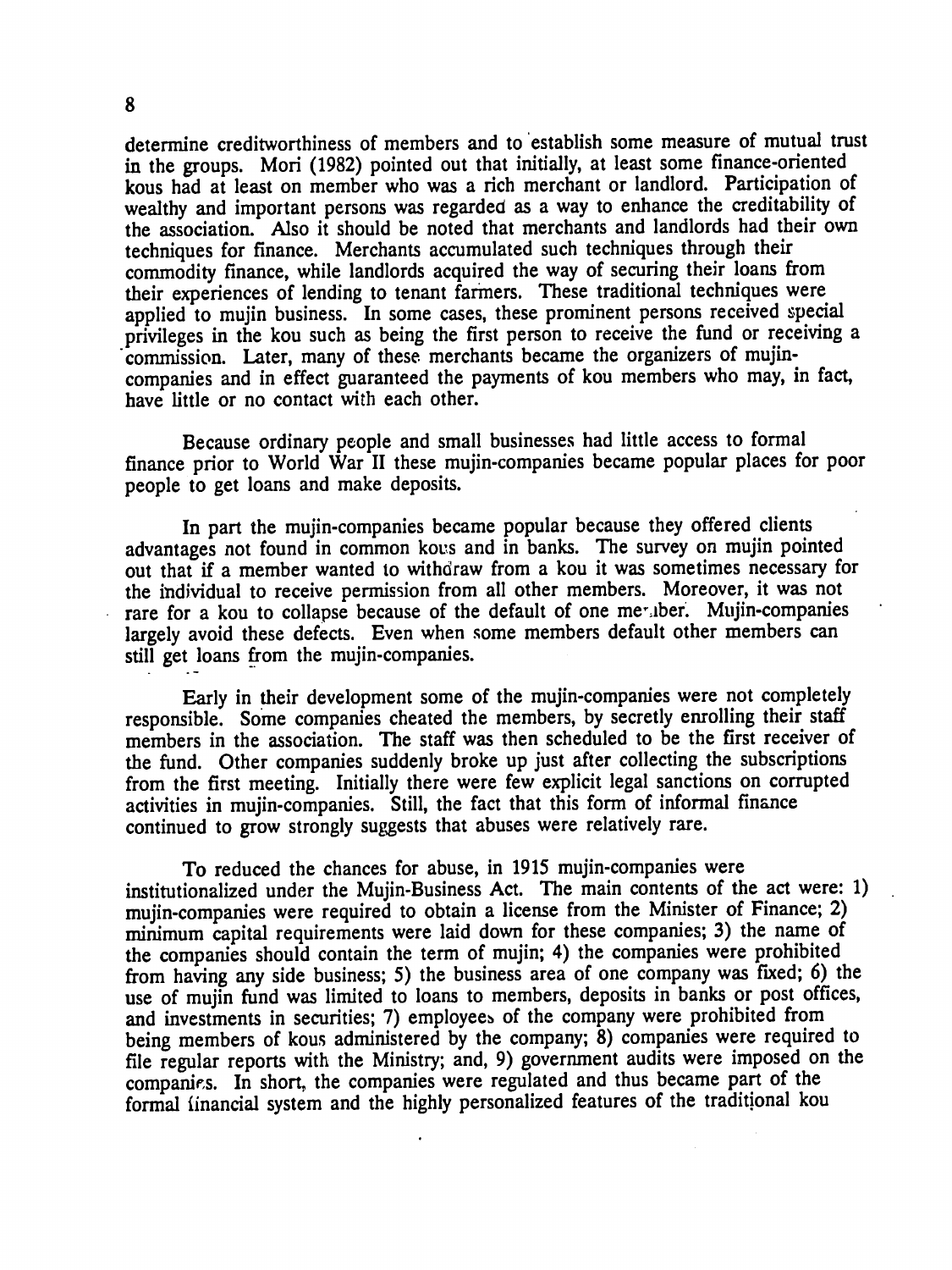largely evaporated in these urban mujin. Mutual help was no longer a feature of the mujin.

With the Act, many traders rushed to be registered (Table **7),** and about **300**  of them formally applied for licenses. **Of** these applicants only **158** received licenses and the remaining operators of mujin-companies **had** to liquidate their kou activities.

#### Kous and Rural Credit Associations

Kous strongly influenced the formation of associations that handled these activities. But, unlike the direct evolution of urban kous into mujin, the influence of the rural kous was more subtle and less direct. At first glance, one might conclude that the rural kou simply disappeared and was replaced **by** a modem financial institution in the form of credit cooperatives. **A** bit of background is necessary to clarify this point.

Prior to the 1940s Japan had three types of institutions providing financial services in rural areas: Private banks, specialized financial institutions (Japan Hypothec Bank, Agricultural and Industrial Banks, and the Hokkaido Colonial Bank), and credit associations.

The specialize institutions--mostly established in the 1890s--provided mainly medium-to-long term loans on mortgaged collateral. They received many forms of privileges from the government and their businesses were under closely regulated. By and large, tenants and small farmers were unable to borrow loans from these special banks. Therefore, as shown in Table 3, they had to use loans of non-institutional lenders.

After a long discussion in the National Diet, the Industrial Association Law was enacted in 1900 that led to the formation of industrial associations, the majority of which was credit associations in rural areas. These associations embodied much of the traditional spirit of mutual help found in'the traditionai kou which was also summarized in the philosophy of Ninomiya Sontoku (Ishiguro).<sup>5</sup> Widespread and long-term participation in kous had schooled rural people in the value of group activities, cooperation, the benefits of saving, and the need to repay loans long before this legislation was enacted (Yokoi, 1909).<sup>6</sup> Through widespread participation in kous,

<sup>&</sup>lt;sup>5</sup>It is interesting to note that the formation of credit associations in Japan was heavily influenced by the earlier Ge:man experience with Raiffeisen Cooperatives.

<sup>&</sup>lt;sup>6</sup>Kato (1985) and Saito (1973) make an interesting observations about the role of landlords in this process. They point out that the local landlord was a major factor in helping to set up and manage many of these credit associations. Unlike the experience in many other low income countries, however, the landlords did not hog most of the loans. This may have been due to the fact that interest rates on loans were not concessionary and most of the funds lent were from local deposits rather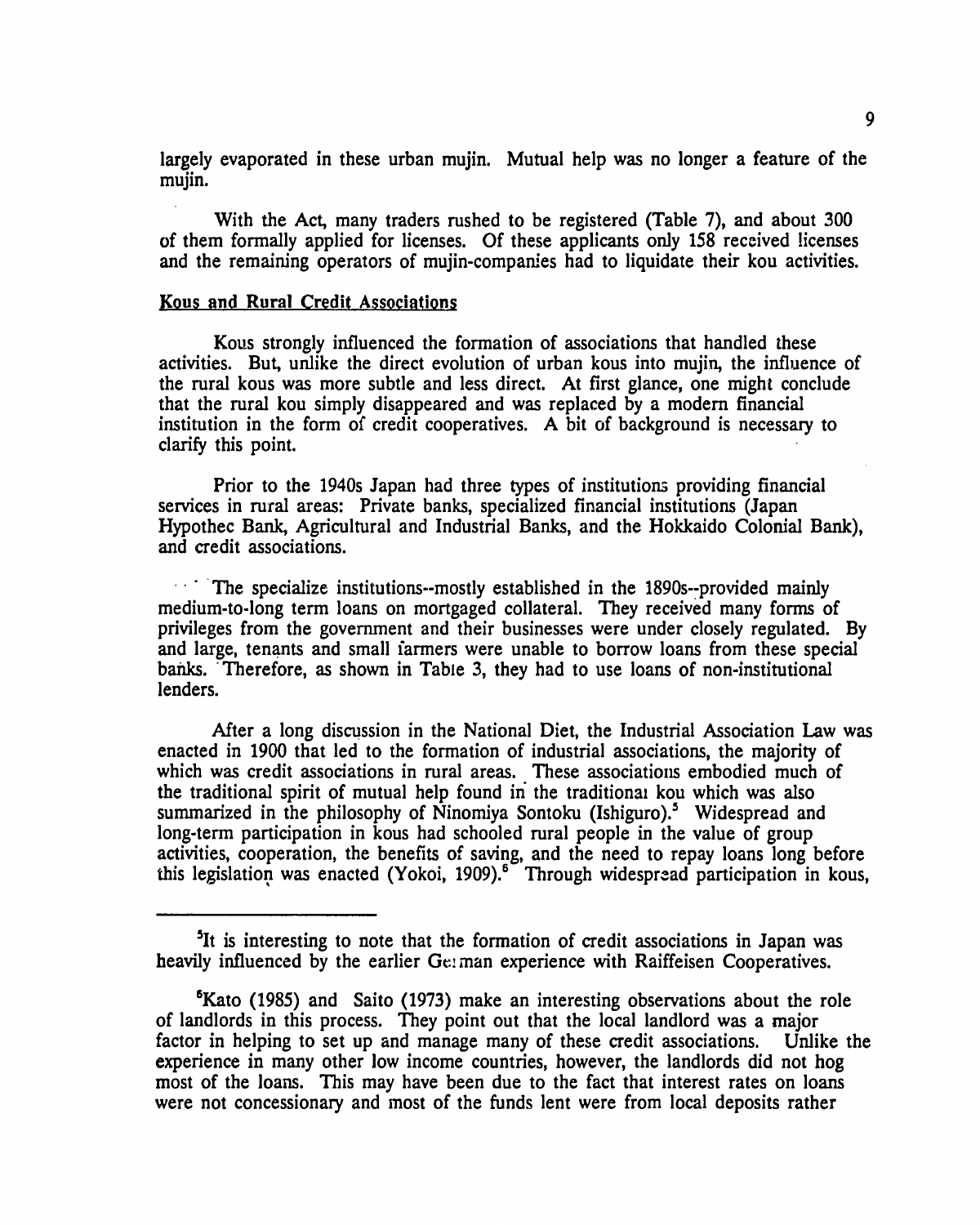most of the rural people in Japan had learned the discipline that is a prerequisite for successful financial intermediation; the formal cooperative structure simply gave them an opportunity to exercise that discipline in a broader institutional framework.

The performance of these credit associations has been truly remarkable. Over the period of 1905 to 1925 the number of credit cooperatives in the country jumped from only about 600 to over 12,000 (Table 8). Over time, most farmers in Japan joined these associations and the deposit and loan activities became the economic foundation of these associations. Other figures on performances of credit associations also show the success of these associations.<sup>7</sup>

Currently, agricultural cooperatives in Japan, which had developed from credit associations after the War, have been quite successful in providing financial services to farmers, as w *..* I as other related activities. The Norinchukin Bank, the apex bank of agricultural cooperatives in Japan, had grown to be one of the largest banks in the world.

#### **Conclusions**

The history of informal finance in Japan is long and rich in detail. While the kou has largely disappeared from the hustle and bustle of current-day Japan, its influence can still be found in the genes of some of its offspring: the mujin-companies and the agricultural cooperatives as descendent of credit associations. The discipline involved in saving, repaying loans, and making loans on the basis of creditworthiness trace many of its roots to the kou heritage.

The most important feature of the Japanese experience with the kou is how it influenced formal financial institutions that evolved to provided services for the common person. The financial services pro" 4ed by the Credit Associations and the mujin-companies were logical extensions of the kou, build on its strengths, and were indigm complete than alien institutions by common people. In addition, in seen as indigenous rather than alien institutions by common people. In addition, in no point in its history did the Japanese government try to destroy the informal financial system or to create an economic environment in which it could not easily operate and evolve. As far as initial stages of development is concerned, excessive regulation, especially in the form of low interest rates, was never one of the major policy instruments exercised in Japan

What lesson might be drawn from the Japanese experience with kou that would be timely for policy makers in low income countries and employees of donor agencies? Perhaps governments and donors ought to take a more careful look at the existing system of informal finance and attempt to build on that system, rather than trying to introduce substitute for it.

than government funds.

<sup>7</sup>It should be noted that during the period from 1905 to 1925, interest rates in credit associations was not regulated by government, which seems to be one factor in their success.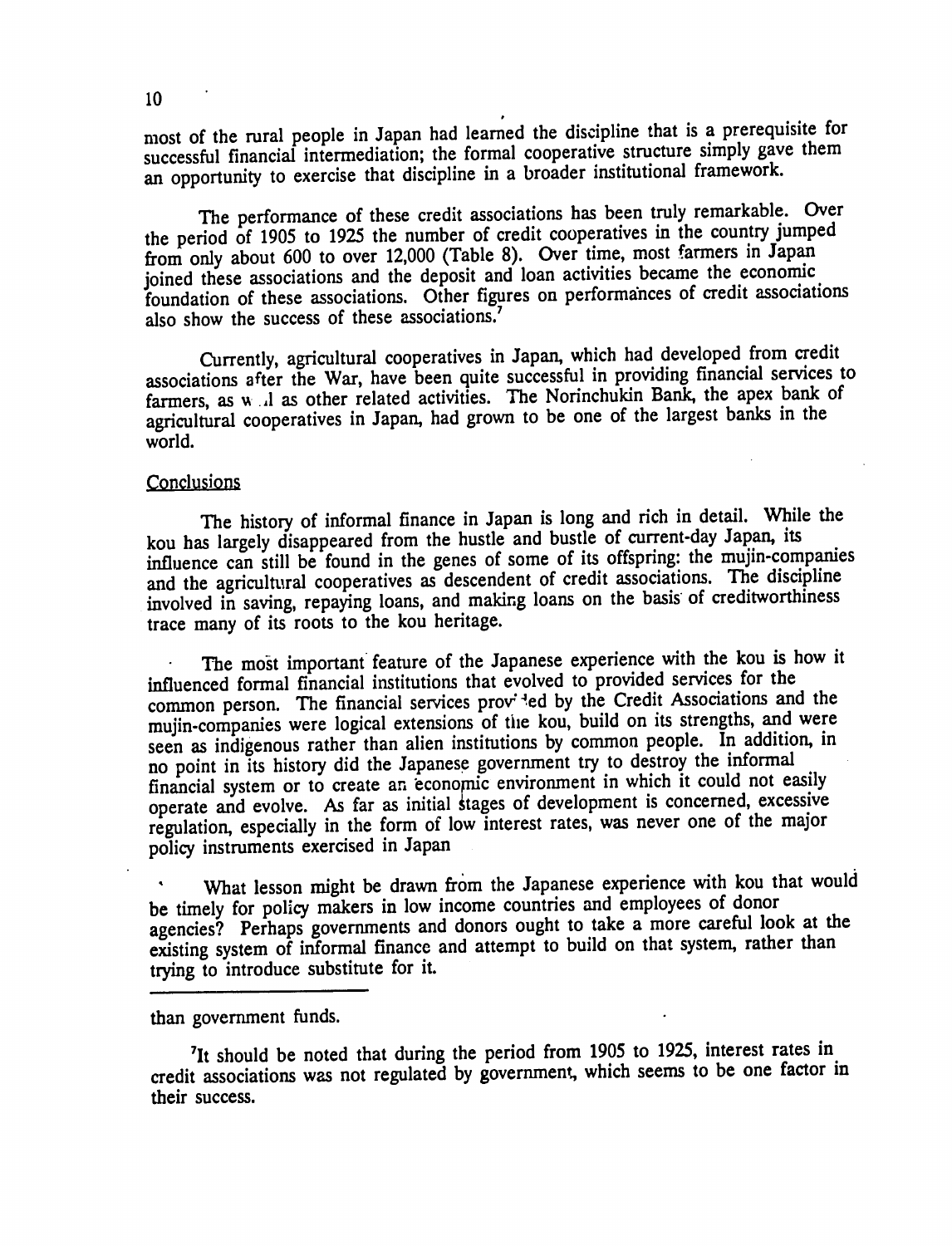| No. of<br>meeting | Price of<br>bidding<br>(discount-<br>ed value) | Subscrip-<br>tion<br>of first<br>receiver | Subscription<br>$0.6$ other<br>members <sup>2</sup> | Total | Ratio<br>of total<br>payments<br>to total<br>receipts <sup>3</sup> |
|-------------------|------------------------------------------------|-------------------------------------------|-----------------------------------------------------|-------|--------------------------------------------------------------------|
|                   |                                                |                                           | 100<br><b>x10</b>                                   | 1,000 | 1.073                                                              |
|                   | 190                                            | 110                                       | $77.8x$ 9                                           | 1,000 | 1.536                                                              |
|                   | 199.8                                          | 110                                       | $130x1 + 70$<br><b>x</b> 8                          | 1,000 | 1.490                                                              |
|                   | 160                                            | 110                                       | $130x2 + 67.1x$ 7                                   | 1,000 | 1.348                                                              |
| 5                 | 143.5                                          | 110                                       | $130x3 + 59.4x 6$                                   | 1,000 | .1.248                                                             |
| 6                 | 128.3                                          | 110                                       | $130x4 + 48.3x$ 5                                   | 1,000 | 1.145                                                              |
|                   | 86                                             | 110                                       | $130x5 + 38.5x$ 4                                   | 1,000 | 1.003                                                              |
|                   | 0                                              | 110                                       | $130x6 + 36.7x$ 3                                   | 1,000 | 0.783                                                              |
| $\frac{8}{9}$     | $\bf{0}$                                       | 110                                       | 5x <sub>4</sub><br>130x7 -                          | 1,000 | 0.691                                                              |
| $10 -$            | $\boldsymbol{0}$                               | 110                                       | $130x8 - 37.5x 4$                                   | 1,000 | 0.578                                                              |
| 11                | 0                                              | 110-27.5                                  | $130x9 - 27.5x10$                                   | 1,000 | 0.466                                                              |

Table **1.** Example of the Pattern of Receipts and Payments of Kou in the 18th Century (unit: monme, **3.75 g** of silver)'

Source: **A.** Fukuyama **[1975] p.100** 

Note: 'This association started in **<sup>1721</sup>**and ended in **1732.** Meetings were held yearly, except for the last meeting.

<sup>2</sup>The association was instituted in one village near Osaka, to help one farmer who was to be the first receiver, but from the second meeting, rotation was determined by bidding. The amount of fund for each meeting was fixed at 1,000 units of money, but if a bidder offered a positive amount of discounting, then subscriptions for members who had not received the fund, would become smaller. For members who already received the fund, subscriptions were fixed, i.e., **110**  for first receiver, and **130** for other members. Inthis associations, from the 8th meeting, the reamining members who haven't received funds, didn't call for bids, then the receiver was determined by lot. From the 9th meeting, the total amount of subscriptions of the first receiver and seven other members had become over 1,000, then a new distribution method was adopted. The last four members received 5 units of money at the 9th round, and **37.5** in 10th meeting. At the final meeting, a surplus over 1,000 was distributed equally by all members including the first receiver.

<sup>3</sup>The last column of the table, shows the ratio of total amount of payment to receipt for the receiver at due meeting.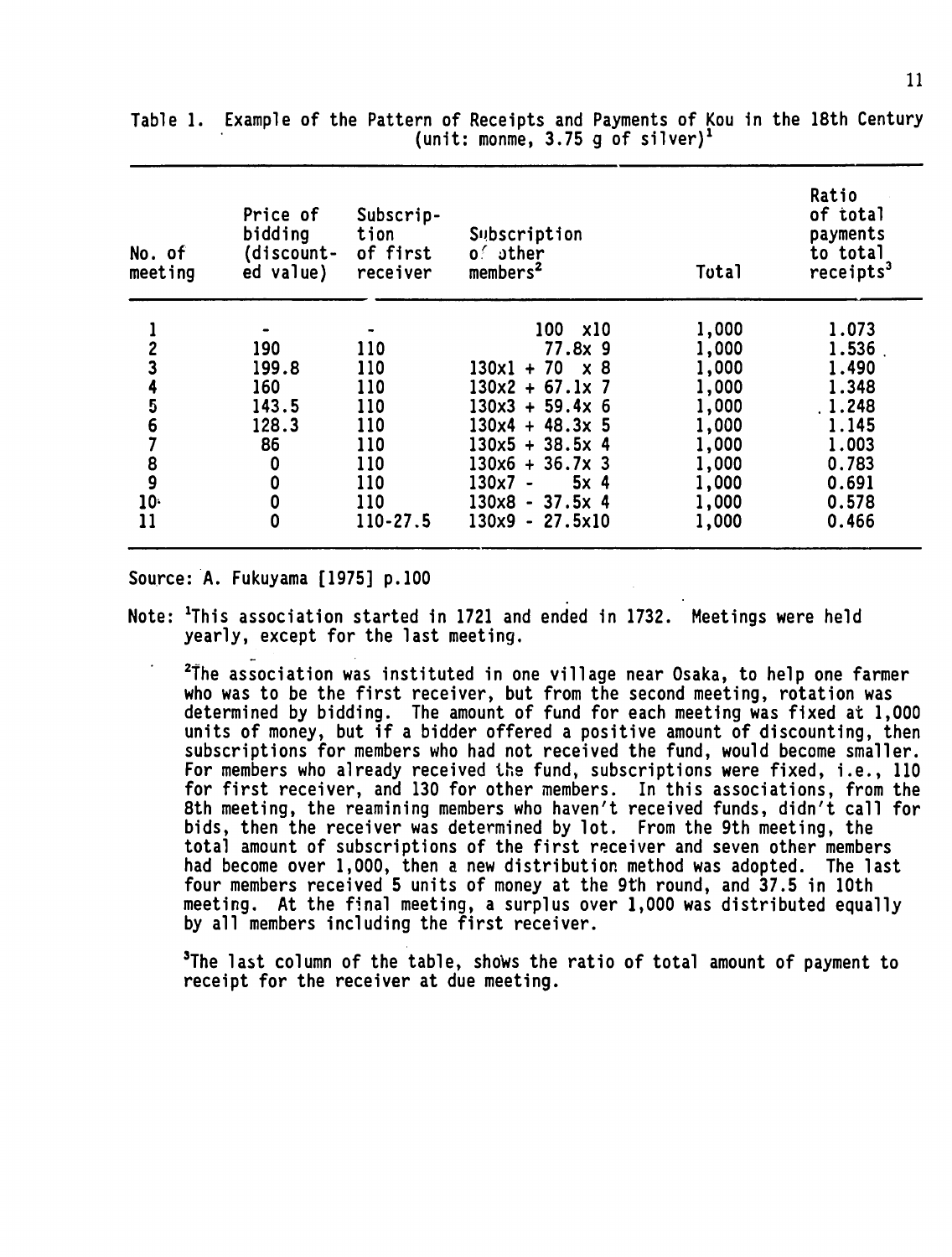|                                                                                                                                                                                                              |                                | Urban<br>(city)                              |                      | Rural<br>village)                     | (town and         | Total                                    |                     |
|--------------------------------------------------------------------------------------------------------------------------------------------------------------------------------------------------------------|--------------------------------|----------------------------------------------|----------------------|---------------------------------------|-------------------|------------------------------------------|---------------------|
| Number of Kou<br>Number of Kou per one unit<br>of administration<br>Number of accounts per one Kou<br>Share of Kou with parents (%)<br>Average value of fund for<br>one Kou<br>Average value of subscription |                                | 13,320<br>162<br><b>N.A.</b><br>35.7<br>N.A. |                      | 285,774<br>40<br>N.A.<br>67.7<br>N.A. |                   | 299,094<br>41<br>27.4<br>66.3<br>427 yen |                     |
| for one account                                                                                                                                                                                              |                                | <b>N.A.</b>                                  |                      | N.A.                                  |                   |                                          | 20 yen              |
| Distribution of number of<br>town and village by<br>number of Kou (%)                                                                                                                                        | $\overline{\mathbf{0}}$<br>4.9 | <u>1-9</u><br>21.0                           | $10 - 19$<br>14.7    | 20-49<br>21.5                         | $50 - 99$<br>11.5 | <u> 100-</u><br>6.4                      | <u>total</u><br>100 |
| Distribution of number of<br>by duration $(5)$                                                                                                                                                               |                                | <u>-5 year</u><br>$23.0$ .                   | $\frac{5-15}{57.5}$  | $\frac{15-30}{17.9}$                  |                   | 30 year-<br>1.6                          | <u>tot</u><br>10    |
| Share of money-Kou (%)                                                                                                                                                                                       | money<br>93.5                  |                                              | <u>cereal</u><br>6.3 |                                       | others<br>0.2     |                                          | <u>total</u><br>100 |

# Table 2. Figures on Japanese Kous in 1934

Source: Survey on Tanomoshi-Kou, Ministry of Agriculture, **1935.** 

12

 $\bullet$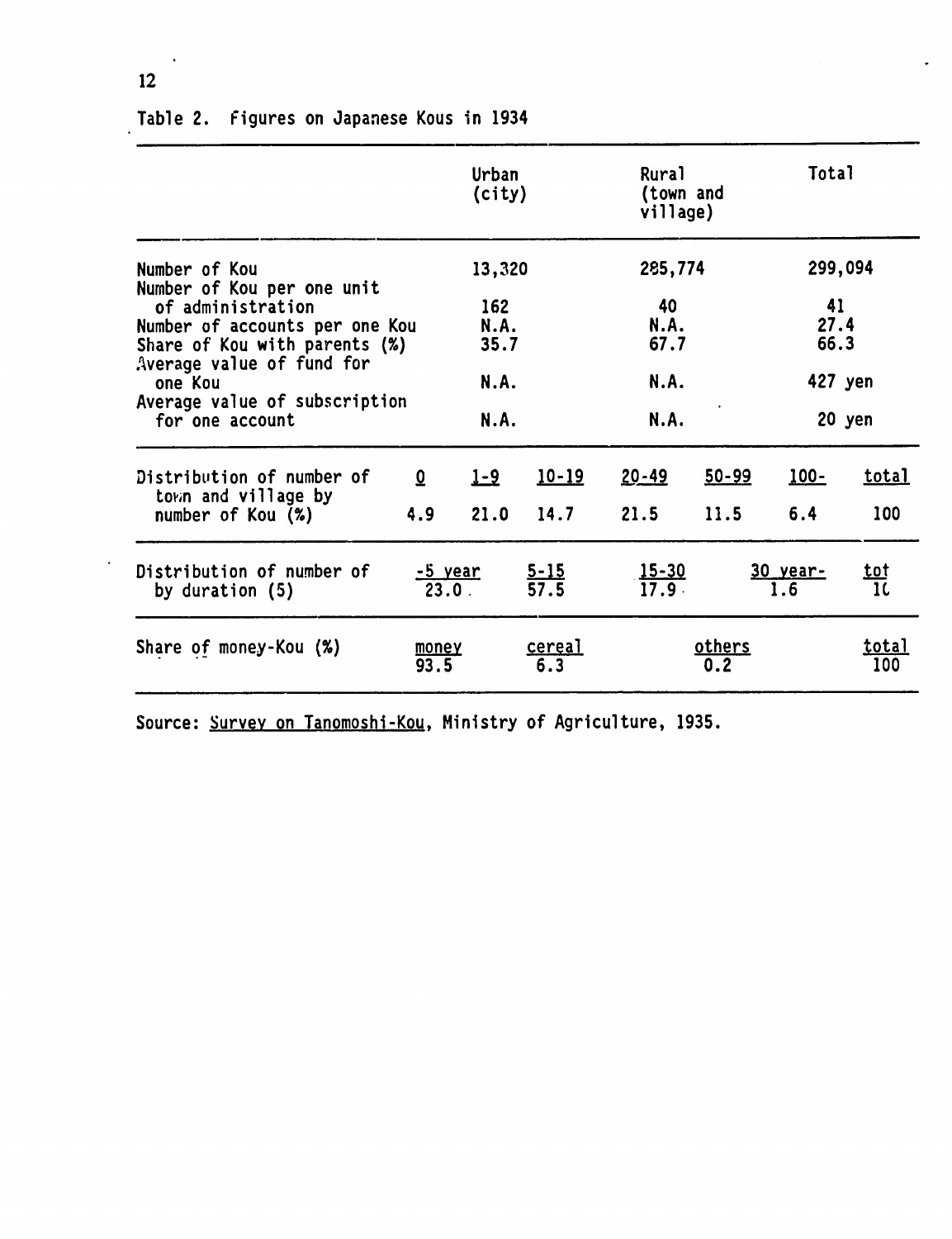| <b>Source</b>                                                                                                                             | Estimated Value<br>of Debt and the state of the state of the state of the state of the state of the state of the state of the state of the state of the state of the state of the state of the state of the state of the state of the state of th<br>$(1,000 \text{ yen})$ | <b>Estimated Number</b><br>of Borrowers<br>(1,000) | Debt per<br>one Borrower<br>(yen)              |
|-------------------------------------------------------------------------------------------------------------------------------------------|----------------------------------------------------------------------------------------------------------------------------------------------------------------------------------------------------------------------------------------------------------------------------|----------------------------------------------------|------------------------------------------------|
| Institutional sources                                                                                                                     | $230,423$ $(30.9)$ 945 $(12.1)$                                                                                                                                                                                                                                            |                                                    | 243.8                                          |
| Special financial instit. (1) 76,601 (10.3)<br>Other banks<br>Insurance companies<br>Industrial associations, etc. $(2)$ $21,821$ $(2.9)$ | 131,363 (17.6) 495 (6.4)<br>638 ( 0.9)                                                                                                                                                                                                                                     | 89 ( 1.1)<br>3(0.0)<br>358(4.6)                    | 860.7<br>265.4<br>212.7<br>61.0                |
| Non-institutional sources                                                                                                                 | $517,606$ (69.1) 6,843 (87.7)                                                                                                                                                                                                                                              |                                                    | 75.6                                           |
| Money lenders<br>Pawnshops<br>Merchants<br>Kou and similar associations<br>Relatives, friends, etc.<br>Other non-insti. sources           | 151,145 (20.3)<br>9,831(1.3)<br>$12,326$ ( $1.7$ ) 284 ( $3.6$ )<br>62,910 (8.4) 1,050 (13.5)<br>$269,934$ $(35.9)$ $2,925$ $(37.5)$<br>11,910(1.6)                                                                                                                        | 1,300(16.7)<br>1,048(13.5)<br>236 (3.0)            | 116.3<br>9.4<br>43.4<br>. 59.9<br>92.3<br>50.5 |
| Total                                                                                                                                     | 746,033(100.0) 7,790(100.0)                                                                                                                                                                                                                                                |                                                    | 95.8                                           |

Table **3.** Sources of Farm Household Debt in**1912** 

- for agriculture, i.e., Japan Hypothec Bank, Agricultural and Industrial Bank, and Hokkaido Colonial Bank.
	- (2) Industrial associations were cooperative type institutions for mutual finance, including credit associations, established in **1900.**
	- **(3)** Actual survey was done from **1910** to 1912, **by** various institutions.
		- (4) Inbrackets are percentage distributions.
		- **(5)** This survey didn't have the item of debts from landlords. Their roles had been quite significant until the end of World War II.

 $\bar{z}$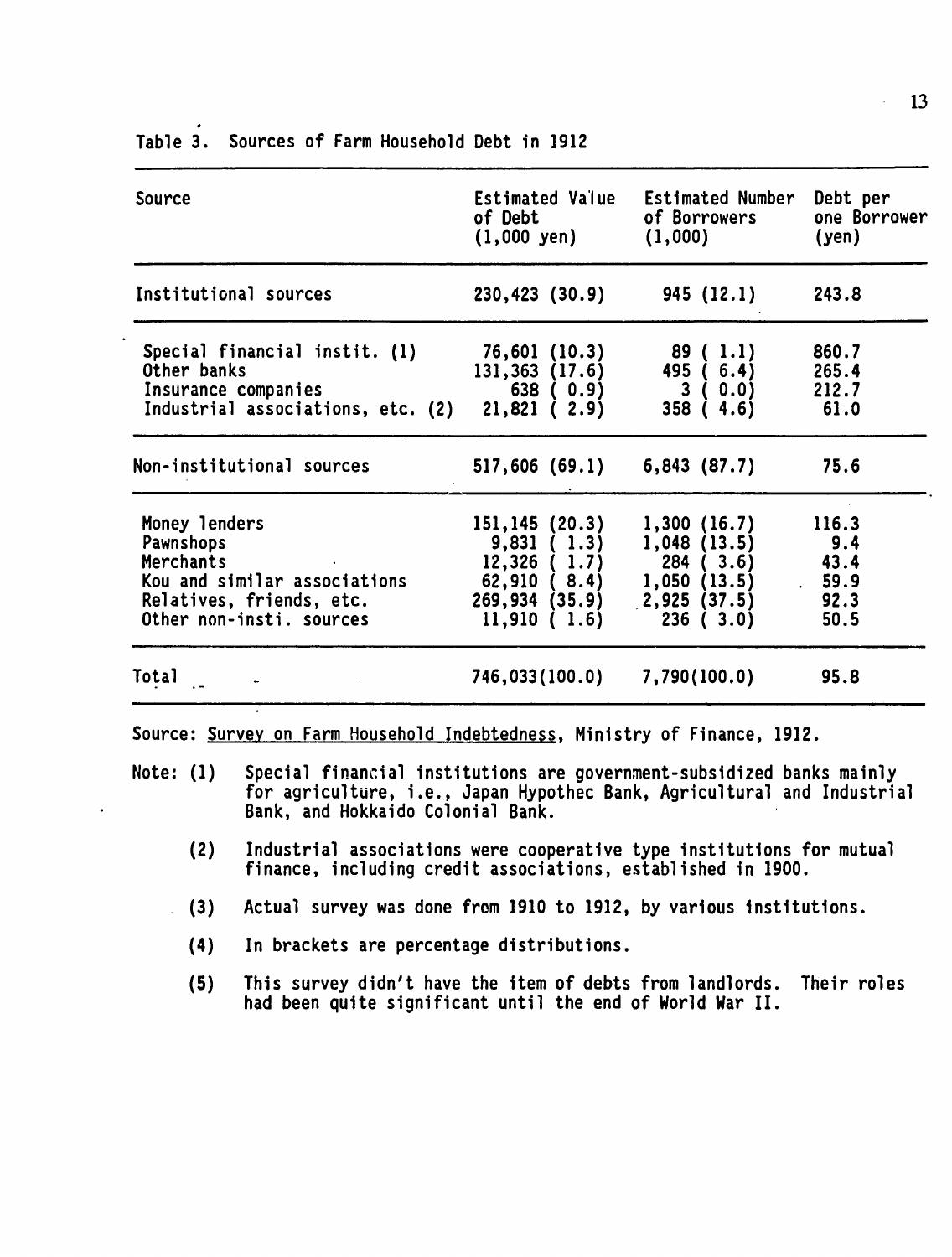| Source                                                                                                                            | Interest Rate                                  |                                |                                                                     |                                  |                                                    | Share of no.                                  |
|-----------------------------------------------------------------------------------------------------------------------------------|------------------------------------------------|--------------------------------|---------------------------------------------------------------------|----------------------------------|----------------------------------------------------|-----------------------------------------------|
|                                                                                                                                   |                                                | <br>$-10\%$ 10-15% 15-20% 20%- |                                                                     |                                  | Total                                              | mortage loan                                  |
| Institutional sources                                                                                                             | 63.9                                           | 33.5                           | 2.2                                                                 | 0.3                              | 100.0                                              | 27.5                                          |
| Special financial instit. (1)<br>Other banks<br>Insurance companies<br>Industrial associ., etc. (2)                               | 89.7<br>51.7<br>84.5<br>46.3                   | 10.2<br>44.9<br>15.2<br>47.3   | 0.1<br>3.2<br>$0.0\qquad 0.4$<br>4.4                                | 0.0<br>0.2<br>1.9                | 100.0<br>100.0<br>100.0<br>100.0                   | 17.1<br>26.1<br>59.2<br>71.8                  |
| Non-institutional sources                                                                                                         | 22.4                                           | 50.0                           | $21.5$ 6.1                                                          |                                  | 100.0                                              | 43.6                                          |
| Money lenders<br>Pawnshops<br><b>Merchants</b><br>Kou and similar instit.<br>Relatives, friends, etc.<br>Other non-insti. sources | $-13.4$<br>4.0<br>27.3<br>56.0<br>19.1<br>42.0 | 54.0<br>11.3<br>52.2<br>41.5   | 26.8<br>23.2<br>15.1<br>$32.4$ $8.4$ $3.2$<br>$53.5$ $22.4$<br>11.7 | 5.9<br>61.5<br>5.4<br>5.1<br>4.8 | 100.0<br>100.0<br>100.0<br>100.0<br>100.0<br>100.0 | 24.0<br>0.0<br>100.0<br>100.0<br>40.2<br>47.7 |
| Total                                                                                                                             | 35.2                                           | 44.9                           | 15.6                                                                | 4.3                              | 100.0                                              | 38.7                                          |

Table 4. Sources of Farm Household Debt by Interest Rate in **<sup>1912</sup>**(unit; **%)** 

Source: Survey on Farm Household Indebtedness, Ministry of Finance, 1912.

Note: **(1)** Percentage distributions are shares in total value of debts from each source.

 $\hat{\mathcal{A}}$ 

(2) Same as the note in Table 4.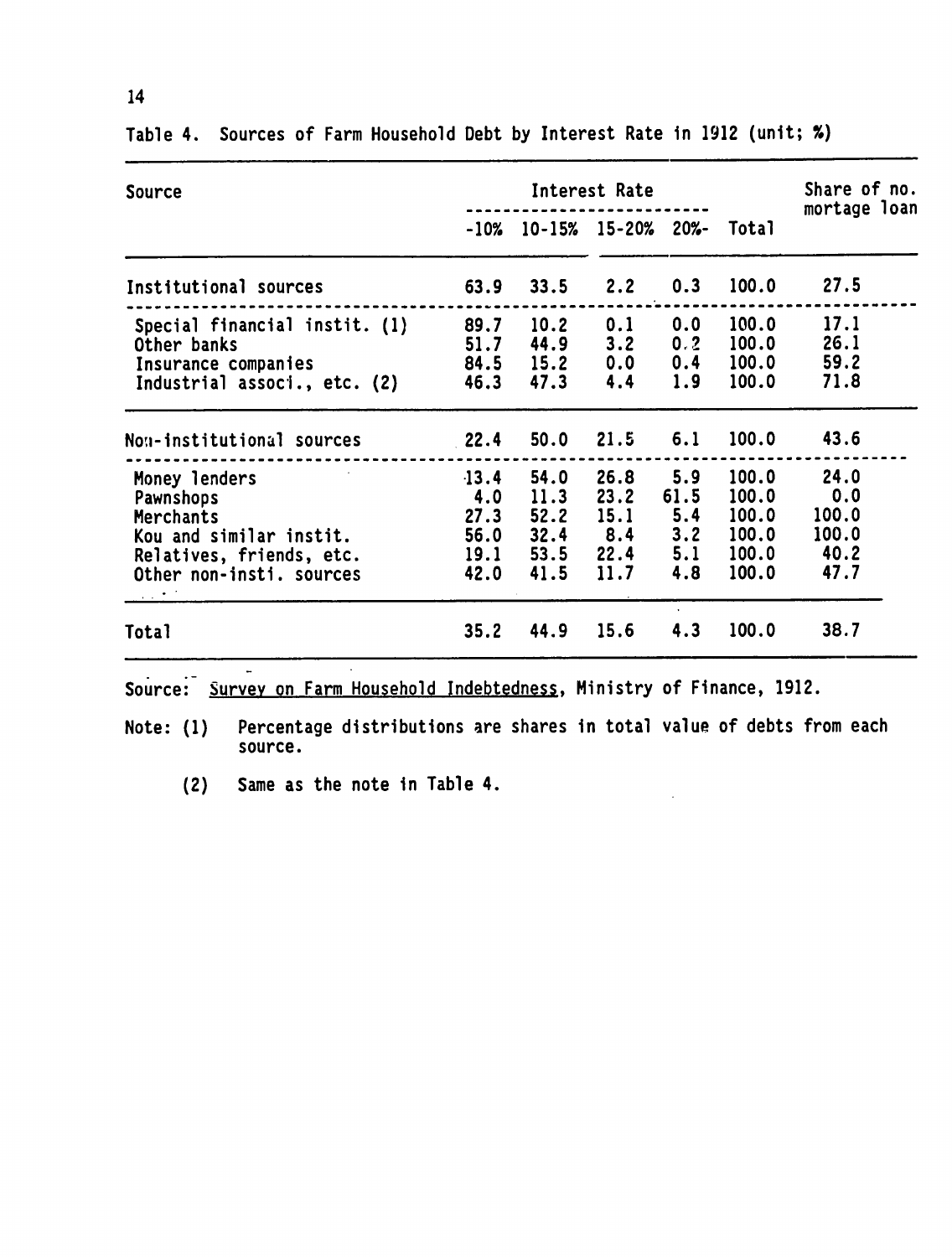| Criterion                                                                                                                                                            | Function             | Name of Kou                                                                                                  |  |
|----------------------------------------------------------------------------------------------------------------------------------------------------------------------|----------------------|--------------------------------------------------------------------------------------------------------------|--|
| for help or not                                                                                                                                                      | for help             | Oya Kou (association with parent)                                                                            |  |
|                                                                                                                                                                      | not for help         | Oya nashi Kou (association without parent)                                                                   |  |
| By purpose                                                                                                                                                           | Help, or aid         | Insurance-Kou, Mutual-Help-Kou, Relief-Kou<br>Charity-Kou                                                    |  |
|                                                                                                                                                                      | Savings              | Savings-Kou, Installment-Savings-Kou                                                                         |  |
|                                                                                                                                                                      | Finance              | Finance-Kou                                                                                                  |  |
|                                                                                                                                                                      | Purchase of<br>goods | Bedding-Kou, Roof-Kou, House-Kou<br>Tatami-mat-Kou, Tile-Kou, Shoes-Kou<br>Umbrella-Kou, Horse-Kou, Bull-Kou |  |
|                                                                                                                                                                      | Public<br>interest   | .Public-interest-Kou                                                                                         |  |
|                                                                                                                                                                      |                      | for friendship same-age-Kou, women's-kou, same area-ou,<br>or solidality Fuji-kou (Fuji is famous mountain)  |  |
|                                                                                                                                                                      | Religion             | Ise-Kou (Ise is a famous shrine),<br>Kannon-Kou (Kannon is Goddess of Mercy<br>in Buddism)                   |  |
| money or in kind                                                                                                                                                     | money                | Money-Kou                                                                                                    |  |
|                                                                                                                                                                      | in kind              | Rice-Kou                                                                                                     |  |
| Quantity or value<br>of subscription                                                                                                                                 |                      | · 10-yen-Kou, 20-yen-Kou, 200-yen-Kou<br>20-Koku-Kou (Koku=150kg of rice)                                    |  |
| 10th day-Kou, 20th day-Kou, monthly-Kou, yearly-Kou,<br><b>Others</b><br>Yamamoto-Kou (Tamamoto is a name of organizer) Sendai-Kou<br>(Sendai is a name of one area) |                      |                                                                                                              |  |

Table **5.** Classifications of Kou and Correspondent Names of Kou

Sources: J.S. Embree [1939], Survey on Mujin [1915], and T. Tsuda [1916].

 $\langle \rangle$ 

 $\hat{\boldsymbol{\epsilon}}$ 

 $\ddot{\phantom{a}}$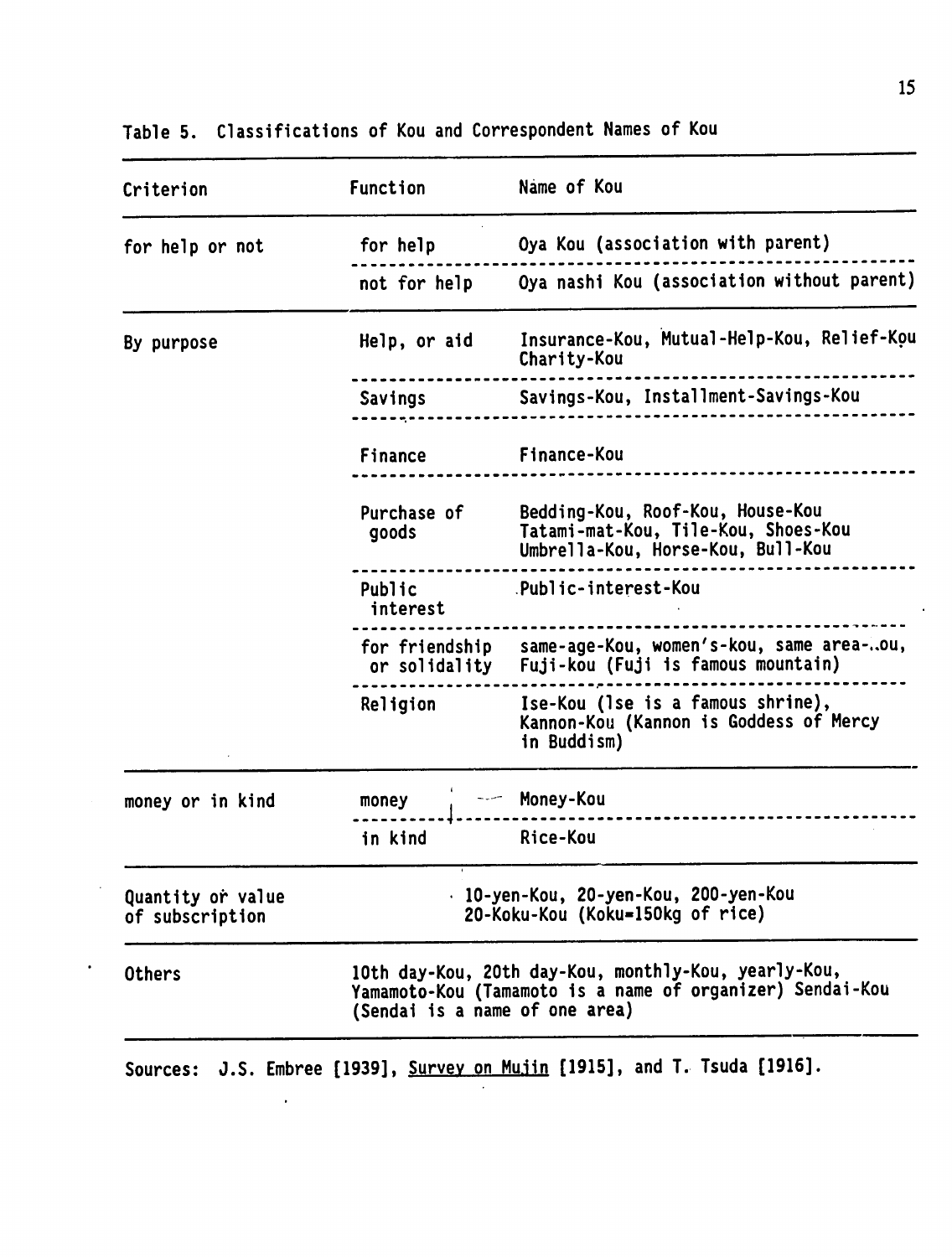| popularity<br>It is easy or organize kou<br>2)<br>3)<br>It is easy for ordinary people to participate |
|-------------------------------------------------------------------------------------------------------|
|                                                                                                       |
|                                                                                                       |
|                                                                                                       |
| It encourages savings<br>4)                                                                           |
| Interest rates are lower than those of pawnshops and money lenders<br>5)                              |
| Can borrow fairly long-term loans with amortization repayment<br>6)                                   |
| Generally borrowers need not offer any mortgage<br>7)                                                 |
| Makes good use of mutual help spirit<br>8)                                                            |
| In case of kou, debts are not a shame for fund-receiver<br>9)                                         |
| To stimulate speculative spirits<br>10)                                                               |
| There are opportunities for all participants to get loans<br>11)                                      |
|                                                                                                       |
| Easy to organize Kou, but this sometimes makes Kou's vulnerable in<br>1)                              |
| times of economic depression                                                                          |
| Levels of interest rates vary widely, depending on bidding<br>2)                                      |
| Rates of interest sometimes high, especially when bidding is<br>3)<br>competitive                     |
| Not always able to receive fund at the time of need<br>4)                                             |
| Legal relationships are not well established, and in case of<br>5)                                    |
| dispute among participants, it is very difficult to solve                                             |
| Sometimes organizer swindles others                                                                   |
| 6)<br>Unexpected receiver of funds may waste the money                                                |
| 7)                                                                                                    |
| In the complicated forms of kou, it is difficult for members to<br>8)                                 |
| calculate interest rates                                                                              |
|                                                                                                       |

Source: Survey on Mujin [1915], R. Ikeda [1918], T. Yui [1935].

 $\bar{\star}$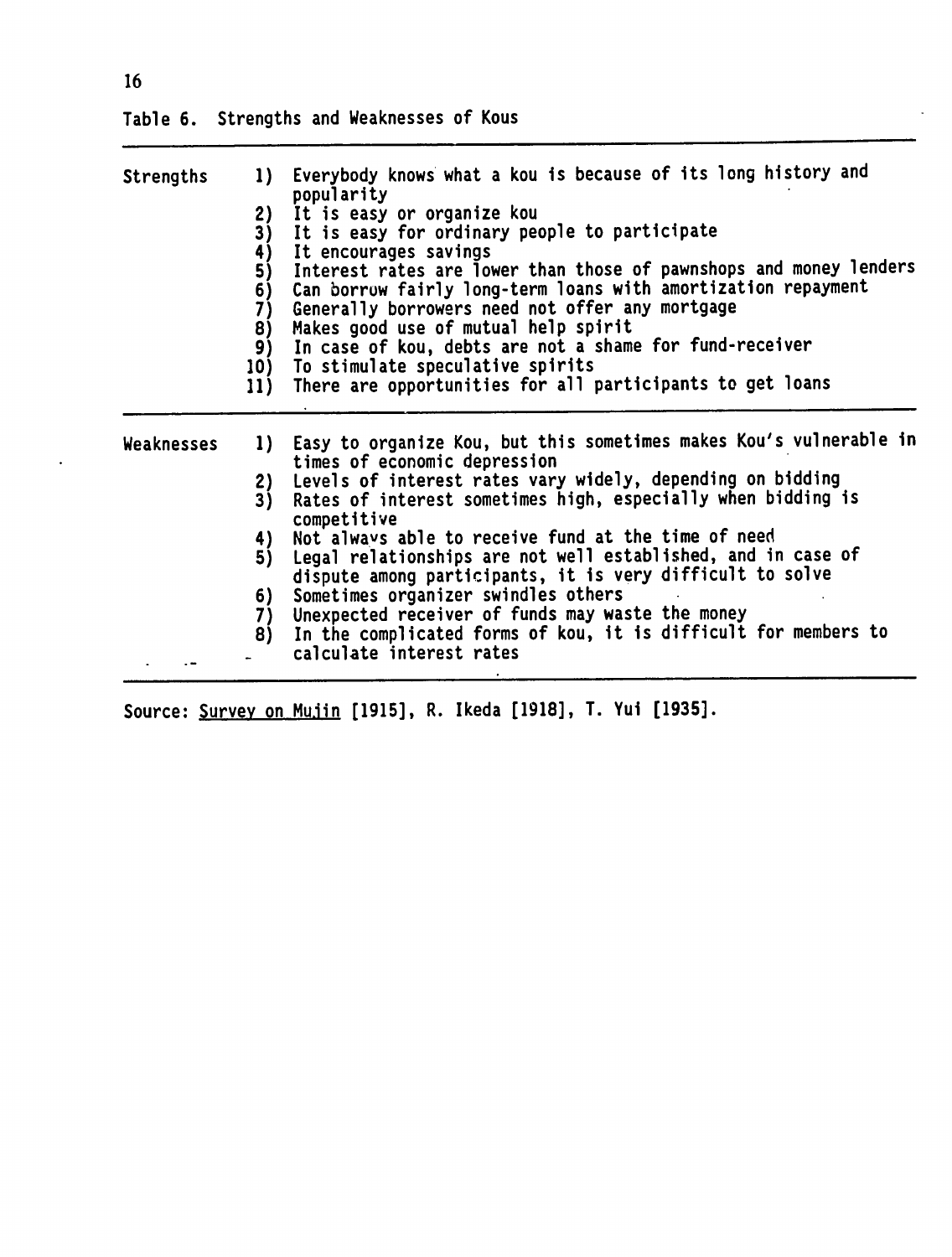|                                              | 1914<br>(T.3)               | 1915<br>(T.4)                | 1916<br>(T.5) | 1920<br>(T.9) | 1925<br>(T.14) |  |
|----------------------------------------------|-----------------------------|------------------------------|---------------|---------------|----------------|--|
| Number of Mujin-<br>companies                | 830<br>$\ddot{\phantom{1}}$ | 2,363                        | 136           | 203           | 240            |  |
| Number of Branches                           |                             | $\qquad \qquad \blacksquare$ | 60            | 60            | 87             |  |
| Number of Accounts<br>$(1,000 \text{ unit})$ |                             | $\blacksquare$               | 235           | 717           | 1,045          |  |
| Value of Total<br>Payment<br>(million yen)   | 138                         | $\bullet$                    | 42            | 197           | 616            |  |

#### Table **7.** Changes in Mujin-Business, 1914-1925

Source: Survey on Mujin **[1915],** Statistical Yearbook of Sogo Ginkou **[1959].** 

 $\mathcal{L}(\mathcal{L}^{(k)})$ 

Note: **1)** Figures in 1914 and **1915** were those before the Mujin-Business Act in 1915.

2) According to a survey on Mujin, there were 830 Mujin-Businesses, and 14,346 assnciations in 1914. Therefore, one Mujin-business had **17**  associations on average. In these days, one association usually had 40 to 60 accounts. Assuming the number of accounts for each association  $\sim$   $$ averaged **50,** then in 1925, Mujin-company had about **87** associations, which was 5 times the number in 1914.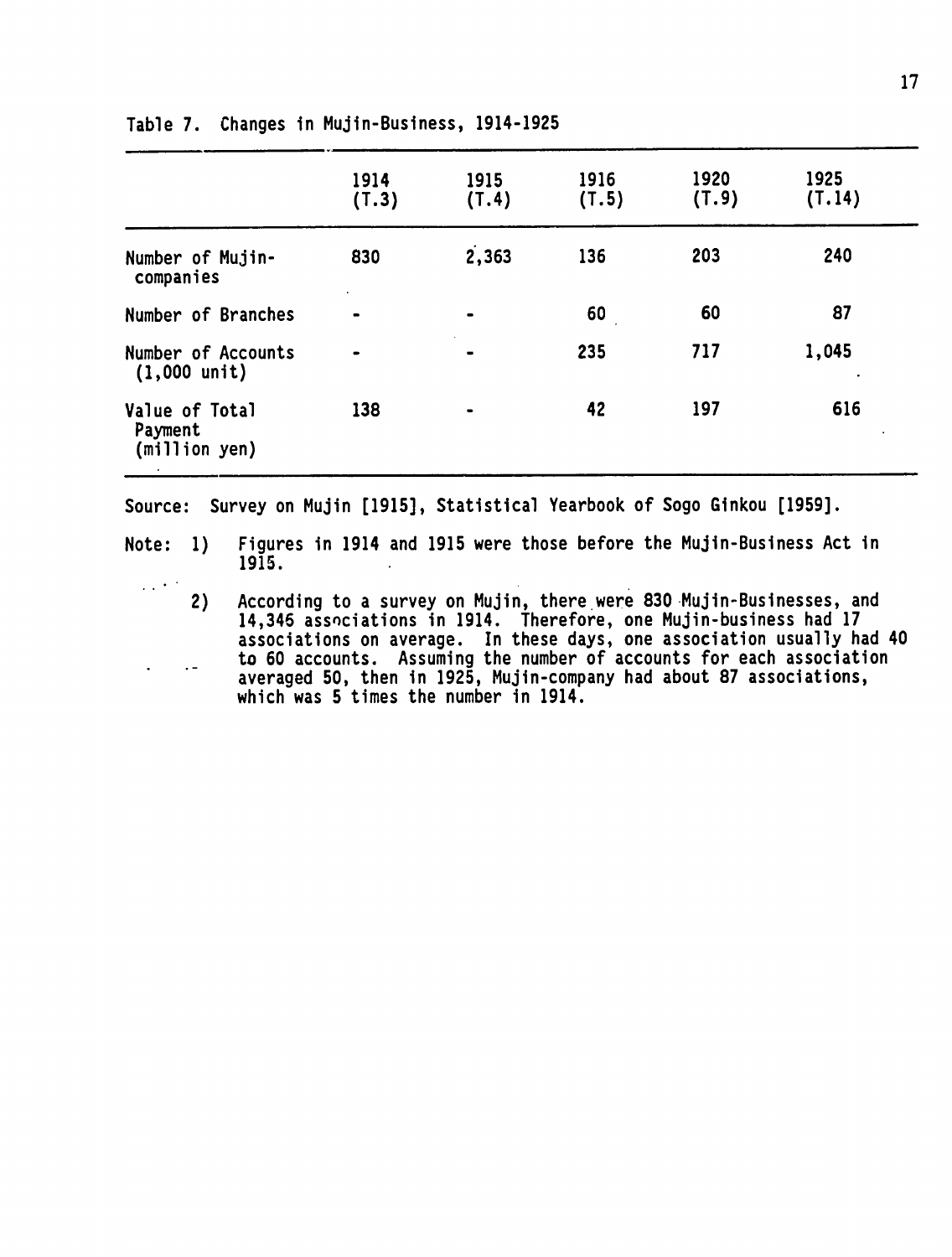|                                                                    | 1905 | 1915  | 1925    |
|--------------------------------------------------------------------|------|-------|---------|
| Number of credit associations                                      | 610  | 9,040 | 12,016  |
| Outstanding loans in real terms per one<br>association (1,000 yen) | 2.5  | 5.5   | 29.1    |
| Profits per one association (1,000 yen)                            |      | 311.7 | 1,458.6 |
| Share of Savings in total fund (%)                                 | 21.1 | 41.2  | 71.4    |
| Interest Rates on Deposit<br>(ordinary deposit) (%)                | 6.1  | 5.8   | 6.4     |
| Inflation rates (%)                                                | 3.9  | 6.4   | 1.2     |

Table **8.** Performances of Credit Association and Interest Rates

Source: Izumida and Yurugi

**18**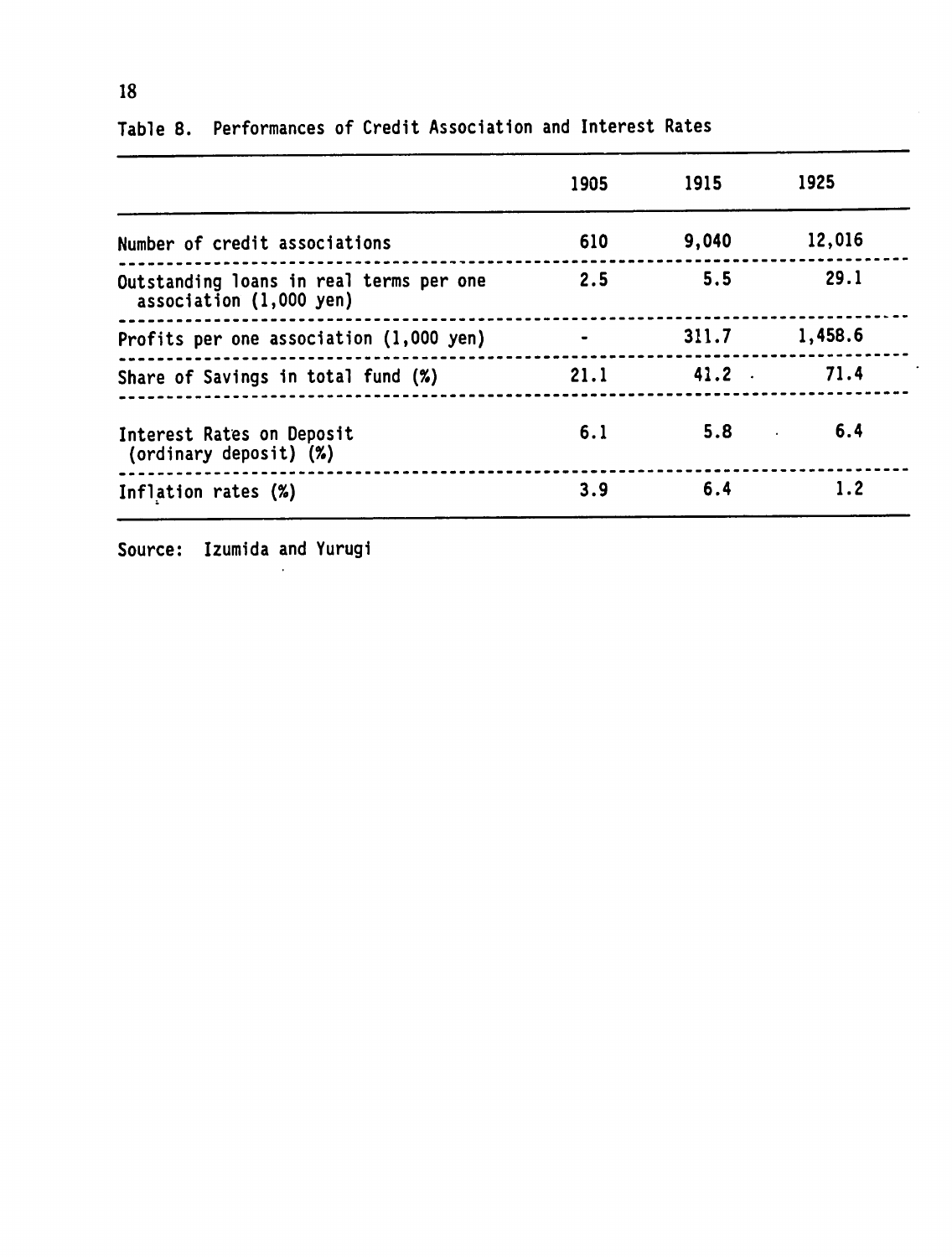### References

- Asajima, Shoichi, "Mujin-Companies" (in Japanese), in Historical Research on Japanese Finance, edited **by** Toshihiko Kato, Tokyo: University of Tokyo Press, **1983.**
- Asakura, Koukichi, History of Financial Structure in Japan during the First Half Period ot Meji (in Japanese), Tokyo:Iwanami-Shoten, 1961.
- Bouman, F.J.A., "Indigenous Savings and Credit Societies in the Third World: A Message," Savings and Development 1(1977):181-220.
- Central Bank of Japan, Survey on Muiin-Companies (in Japanese), 1913, reprinted in Documents of Financial History in Japan. Vol. **25,** Central Bank of Japan, Tokyo:1961.
- Embree, John F., Suye Mura A Japanese Village, Black Star Publishing, New York, 1939.
- Fukuyama, Akira, Structure of Rural Finance in Pre-Modern Age (in Japanese), Yuzankaku, 1975.
- Geertz, Clifford, 'The Rotating Credit Association: A "Middle Rung" in Development," Economic Development and Cultural Change, April 1962.
- Horigome, Yoshiaki, "Formation of Credit Association and its Development with special Reference to Organizational Foundation," (in Japanese), Kinyu Keizai (Financial Economy), No. 192, Feb. 1982.
- Izumida, Toichi and Turugi, Toshio, "Rural Finance in Asia and Theories on Rural Financial Markets" (in Japanese), Developing Economy, Institute of Developing Economy, forthcoming.
- Ishiguro, Tadaatsu (ed.), Ninomiya Sontoku: His Life and Evening Talks, Tokyo: Kenky usha, **1987.**
- Ikeda, Ryuzou, Actual State of Mujin and its Theories (in Japanese), Tokyo and Osaka:Daisyoukaky, 1918.
- Kanaya, Sado and Kenji Yamamoto, "Actual State of Tanomoshi-Kou in Hida Area" (in Japanese), Kokumin Kinyu Kouko Tyousa Geppou (Monthly Bulletin of National Financial Cooperation), July, 1978.
- Kato, Yuzuru, Economic Development and Agricultural Finance, Tokyo:Nougyou Sougou Kenkyusho, 1962.
- Kato, Yuzuru, Agricultural Finance, Tokyo:Meibun-Shobou, **1983.**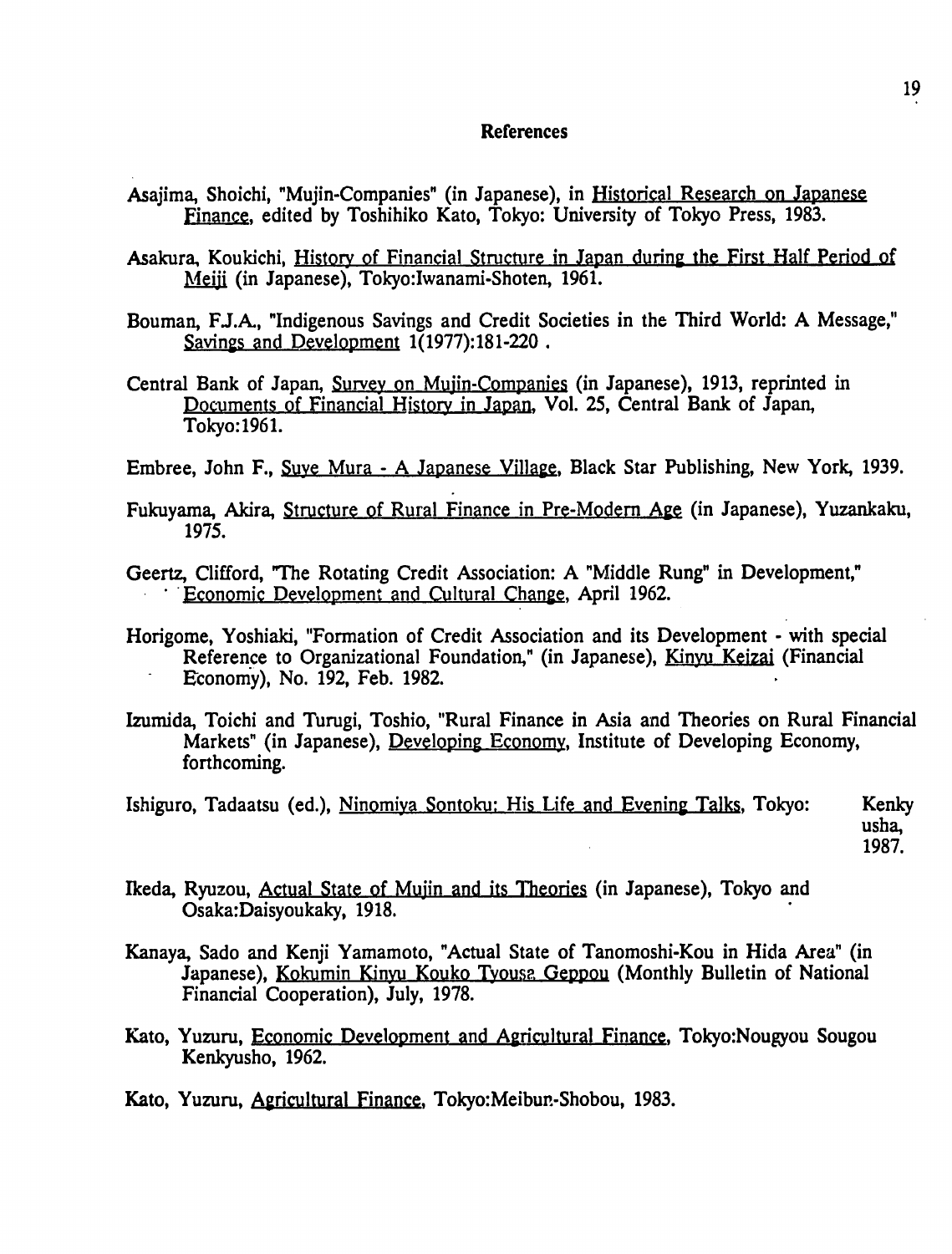Kato, Yuzuru, Agricultural Development and Programmed Finance, Tokho:Gakuyu- Shobo **U,**  1985.

Kawashima, Takenori and Youzou Watanabe, "Kou Custom and Village Life" (in Japanese), Hougaku-kyoukai-zassi (Magazine of Association of Law), Vol. 62, No. 5 and No. 9, 1944.

Kodaira, Gonichi, Agricultural Finance (in Japanese), Tokyo:Gansyoudou, 1930.

·Minami, Hiromichi, Social Foundation for Mujin-Finance (in Japanese), Tokyo:Senshinsha, 1931.

Ministry of Agriculture, Survey on Tanomoshi-Kou (in Japanese), 1935.

- Ministry of Finance, National Survey on Farmers' Debt (in Japanese), 1912.
- Ministry of Finance, Survey on Mujin (in Japanese), 1915, reprinted in Documents of Financial History in Japan, Vol. 25, Tokyo: Central Bank of Japan, 1961.
- Miyano, Suehiro, and Syouzou Noguchi, "State of Moai in Okinawa Prefecture," (in Japanese), Nourin-Kinyu (Monthly Bulletin of Finance in Agriculture and Forestry),  $\therefore$  Aug., 1982.
- Mori, Kahei, Dissertation of Financial History of Mujin, Works of Mori Kahei Vol. 2, Tokyo:Housei University Press, 1982.
- Mori, Shizuro, Comprehensive History of Ideas on Finance for People I (in Japanese), Tokyo:Nihon-Keizai-Hyouronsya, 1977.
- Nakamura, Toraichi, "Village Finance (1), (2)" (in Japanese), Rekishigaku Kenkyu (Research on Historical Science), Vol. 2, No. 3 and No. 4, 1934.
- Nakata, Kaoru, "Origin of Tanomoshi-Kou" (in Japanese), Kokka Gakkai Zasshi (Magazine of National Academy), No. 202, Dec., 1903.
- Nagoya Branch of Central Bank of Japan, "Financial Institutions Except Banks in Aichi, Mie and Gifu Prefectures" (in Japanese), 1913, reprinted in Documents of Financihl History in Japan, Vol. 25, Tokyp:Central Bank of Japan, 1961.

Ninomiya, Tetsuo, Sociology of Rural Japan (in Japanese), Tokyo:Seishin-Shobo, 1967.

- Nippon Sogo Ginkou Nenshi Hensansitu (Editorial Team for the History of Nippon Sogo Bank), History of Nippon Sougo Ginkou (in Japanese), Tokyo:Nippon Sogo Ginkou, 1967.
- Ogura, Takekazu (ed.), Agricultural Development in Modem Japan, Japan **FAO** Associat. 1963.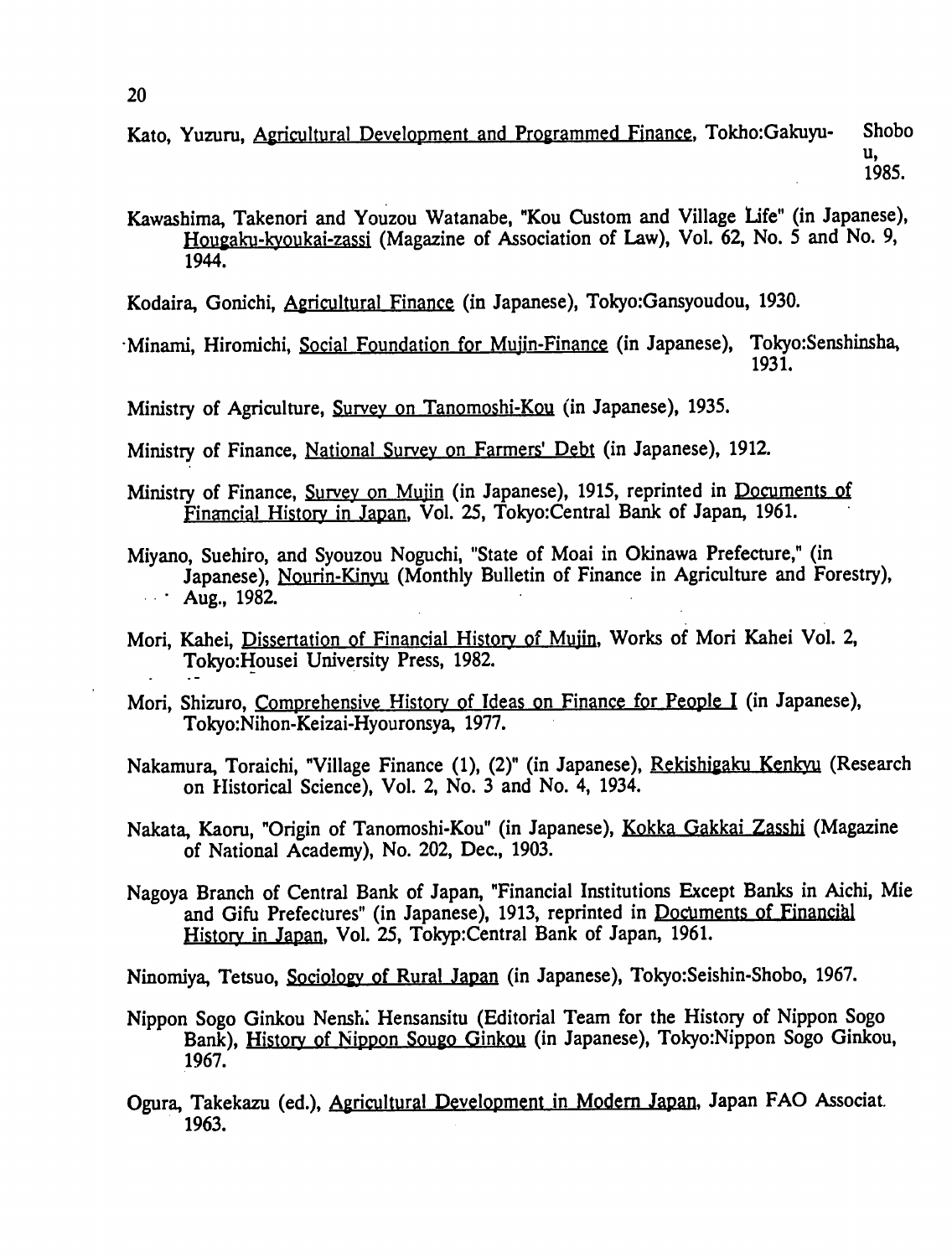- Ohkawa, Kazushi and Gustav Ranis (eds.), Japan and Developing Countries, New York:Basil Blackwell, 1985.
- Saeki, Naomi, Dissertation on Financial History of Japanese Agriculture (in Japanese), Tokyo:Ochanomizu-Shobou, 1963.
- Saito, Hitoshi, Structure of Agricultural Finance (in Japanese), Tokyo:University of Tokyo Press, 1971.
- Saito, Hitoshi, "Japanese Agricultural Cooperatives in the Beginning with Special Reference to Organizational Aspects," (in Japanese), in Agricultural Cooperatives in Asia (in Japanese), edited by Tsutomu Takigawa and Hitoshi Saito, Tokyo:Institute of Developing Economy Press, **1973.**
- Shibuya, Ryuichi, "Characteristics and Functions of Agricultural Credit Organization" (in Japanese), in Land Reform and Landlord-Tenant System, edited by Iichirou Takahashi and Kiyoshi Sirakawa, Tokyo:Ochanomizu-shobo, 1955.
- Shibuya, Ryuichi, "Capitalistic Development of Rural Usury Money Lender (1), (2), and (3)" (in Japanese), Nougyou-Sougou-Kenkyu (Quarterly Journal of Agricult.ral Economy), April, July and October, 1969.
- Shibuya, Ryuichi, Kameji Suzuki, and Akira Ishiyama, Japanese Pawnshops (in Japanese), Tokyo:Waseda University Press, 1982.
- Shibuya, Ryuichi, "Mujin" (in Japanese), in Historical Research on Japanese Finance, edited by Toshihiko Kato, Tokyo:University of Tokyo Press, 1983.
- Taisei Sogo Ginkou Nenshi Hensansitu (Editorial Team for the History of Taisei Sogo Bank), 70 Year History of Taisei Sougo Ginkou (in Japanese), Gunma:Taisei Sogo Ginkou, 1987.
- Teranishi, Juro, Economic Development of Japan and Finance (in Japanese), Tokyo:Iwanami-Shoten, 1982.
- Tsuda, Takeo, "Research on Tanomoshi-Kou (1), (2) and (3)" (in Japanese), Sangyou Kumiai (Industrial Association), March, April and May, 1916.
- Yamagushi, Asatarou, "Research on Tonomoshi-Kou in Iki (1), (2)" (in Japanese), Shakaikeizai-sigaku (Science of Social and Economic History), Vol. 5, No. 3 and No. 4, 1935.
- Yasuda, Jirou, "Tanomoshi-Kou Observed from Social Systemi (1), (2)" (in Japanese), Kokka Gakkai Zasshi (Magazine of National Academy), No. 200 and No. 202, Oct. and Dec. 1903.
- Yokoi, Jikei, "First Attempt for Credit Associations was Kou of Our Country," (in Japanese), Sangyou Kumiai (Industrial Association), Jan. 1909.